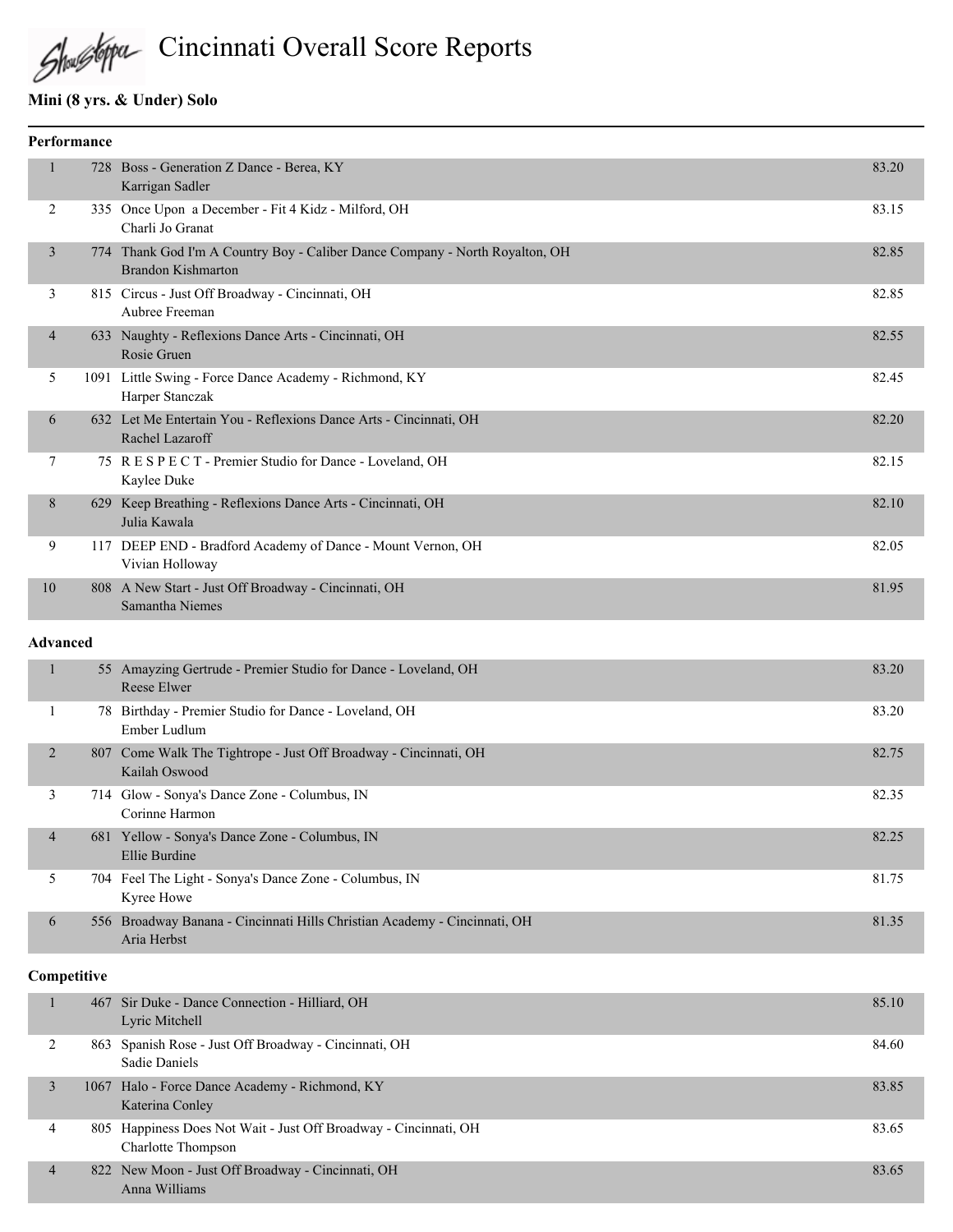# **Mini (8 yrs. & Under) Duet/Trio**

|                 | Performance |                                                                                                                         |        |
|-----------------|-------------|-------------------------------------------------------------------------------------------------------------------------|--------|
| $\mathbf{1}$    |             | 816 I'm A Lady - Just Off Broadway - Cincinnati, OH<br>Jack Halkiu, Callie Maloney, Sylvie Nichols                      | 109.45 |
| $\overline{c}$  |             | 631 Work It, Honey! - Reflexions Dance Arts - Cincinnati, OH<br>Nora Broerman, Matilda Chmiel                           | 109.30 |
| 3               |             | 626 Tweedle Dee and Tweedle Dum - Reflexions Dance Arts - Cincinnati, OH<br>Marie Krumanaker, Alexandra Kutnar          | 108.95 |
| 4               |             | 524 Who's Got The Pain - Roni's Dance - The Shooting Stars - Lawrenceburg, IN<br>Molly Turner, Whitney Halcomb          | 108.60 |
| 4               |             | 628 Hunk-A-Burnin Love - Reflexions Dance Arts - Cincinnati, OH<br>Owen Sheehan, Farrah Walker                          | 108.60 |
| 5               |             | 751 Hey Mickey! - Drake Dance Academy - New Albany, IN<br>Hadley Toliver, Hayden Hatfield, Lucy Coffman                 | 108.45 |
| 6               |             | 256 THESE BOOTS ARE MADE FOR WALKING - Charmion Performing Arts - Circleville, OH<br>Katelyn Arnett, Reese Vance-Adams  | 108.05 |
| 6               |             | 749 Opposites Attract - Drake Dance Academy - New Albany, IN<br>Sophia Budd, Norah Osborne                              | 108.05 |
| 6               |             | 780 Ease On Down The Road - Caliber Dance Company - North Royalton, OH<br>Kylie Kent, Emily Ritchea                     | 108.05 |
| 7               |             | 247 I WANT CANDY - Charmion Performing Arts - Circleville, OH<br>Allie Tiemeyer, Joclyn Lane, McKenna Hale              | 108.00 |
| $\overline{7}$  |             | 793 Shake Your Tailfeather - Caliber Dance Company - North Royalton, OH<br>Kelsie Mahoney, Kendall Wilkes               | 108.00 |
| 8               |             | 249 STAND OUT - Charmion Performing Arts - Circleville, OH<br>McKenna Hale, Baileigh Carney                             | 107.80 |
| 8               |             | 313 It's All About Me - Live Gracefully Dance Studio - Xenia, OH<br>Tinley Sharrett, Madeline Johnston                  | 107.80 |
| 8               |             | 444 Fearless - Miami Valley Dance Academy - Springboro, OH<br>Lily McNeily, Bristol Reed, Lainey Dunn                   | 107.80 |
| 8               |             | 1000 Come Little Children - Turning Pointe Dance Academy - Hamilton, OH<br>Leilah Casteel, Lydia Anderson, Ella Kimball | 107.80 |
| 9               |             | 445 If Only - Miami Valley Dance Academy - Springboro, OH<br>Lily McNeily, Bristol Reed, Lainey Dunn                    | 107.75 |
| 10              |             | 817 B.E.A.T. - Just Off Broadway - Cincinnati, OH<br>Jolene Courts, Nora Hannah                                         | 107.50 |
| <b>Advanced</b> |             |                                                                                                                         |        |
| 1               | 707         | Wings - Sonya's Dance Zone - Columbus, IN<br>Ellie Burdine, Corinne Harmon, Kelsey Nentrup                              | 111.35 |
| 2               |             | 63 Lean On - Premier Studio for Dance - Loveland, OH<br>Ember Ludlum, Reese Elwer                                       | 110.20 |
| Competitive     |             |                                                                                                                         |        |
| $\mathbf{1}$    | 811         | The Smallest Light - Just Off Broadway - Cincinnati, OH<br>Charlotte Thompson, Anna Williams                            | 84.00  |
| 2               |             | 175 Big Noise - Rapture Dance Company - Independence, KY<br>Karlee Kremer, Mckenzie Kocher                              | 83.35  |

#### **Mini (8 yrs. & Under) Small**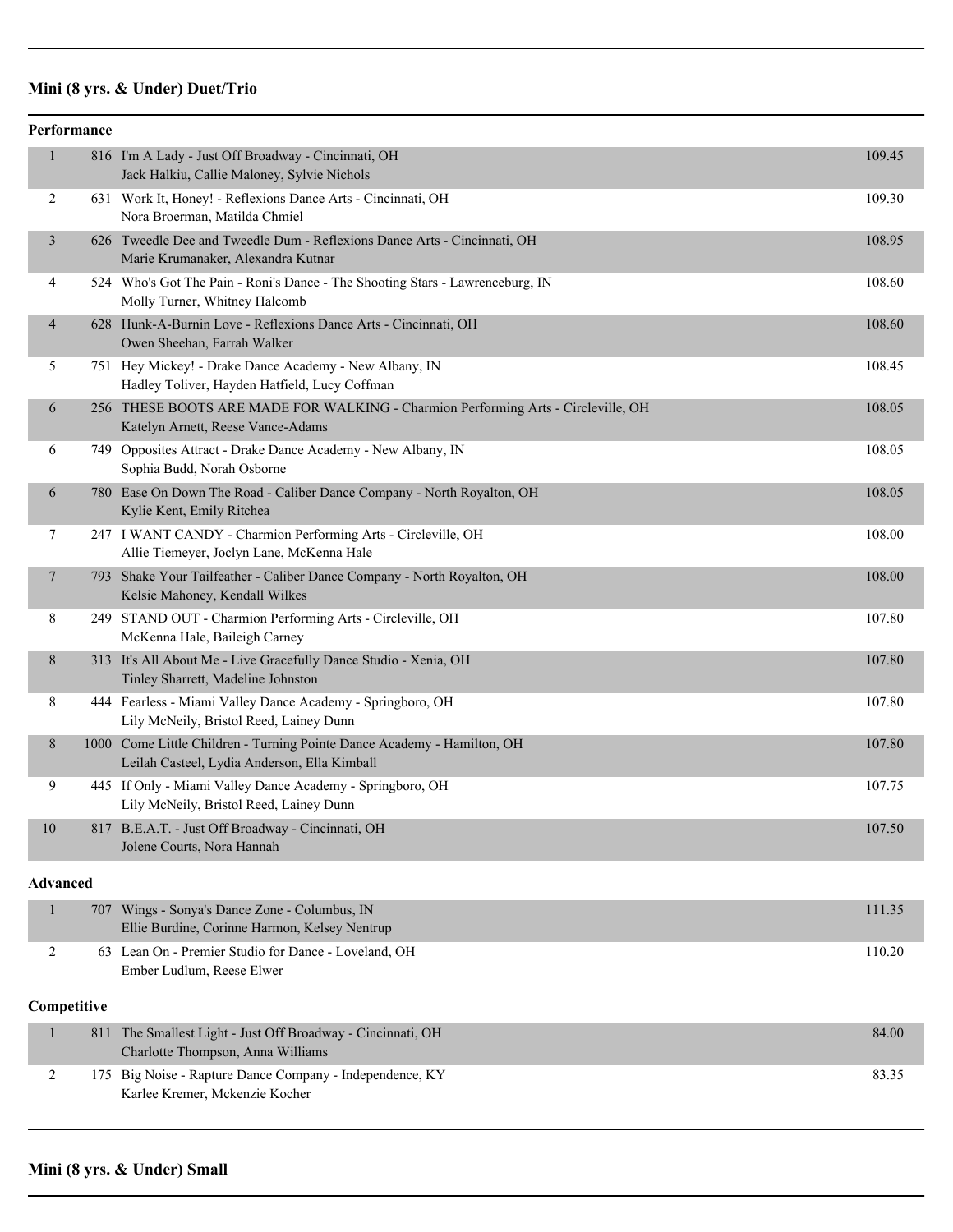**Performance**

| $\mathbf{1}$    |             | 1011 Soaring into the Sunrise - Bing Yang Chinese Performing Arts Center - West Chester, OH<br>Claire Zhou, Iris Stanley, Hanlin Wei, Kaylee Han, Chelsea Niu, Sophia Fan, Mandy You                                                                                                                                                                | 111.05 |
|-----------------|-------------|-----------------------------------------------------------------------------------------------------------------------------------------------------------------------------------------------------------------------------------------------------------------------------------------------------------------------------------------------------|--------|
| 2               |             | 512 Open Sesame - Roni's Dance - The Shooting Stars - Lawrenceburg, IN<br>Alexis Gould, Ariana Shackelford, Annabella Longo, Brinley Cochran, Gabriella Gonzalez, Molly Turner,<br>Tessa Hake, Triston Young, Whitney Halcomb                                                                                                                       | 109.90 |
| $\mathfrak{Z}$  |             | 230 Think! - Reflexions Dance Arts - Cincinnati, OH<br>Nora Broerman, Julia Kawala, Matilda Chmiel, Grace Davis, Kate Parlin, Lilla Mae Hembree, Anna<br>Kutnar, Marie Krumanaker, Charlotte Ewald                                                                                                                                                  | 109.45 |
| 4               |             | 950 Boogie Shoes - Cincy Dance Studio, LLC - Cincinnati, OH<br>Delaney Carroll, Moira Sheridan, Mabel Johnson, Gracie Wood, Avery Brock                                                                                                                                                                                                             | 109.25 |
| 5               |             | 342 Angels Among Us - Fit 4 Kidz - Milford, OH<br>Ava VonBargen, Charli Jo Granat, Lola Cole, Charlotte Ketter, Madalynn Amann, Adalyn James, Isla<br>Hejazifar, Annabel Kreyenhagen                                                                                                                                                                | 109.20 |
| 6               |             | 223 Boogie Shoes - Reflexions Dance Arts - Cincinnati, OH<br>Julia Kawala, Lilla Mae Hembree, Kate Parlin, Marie Krumanaker, Anna Kutnar                                                                                                                                                                                                            | 109.00 |
| 7               |             | 222 Walk the Dinosaur - Reflexions Dance Arts - Cincinnati, OH<br>Rachel Lazaroff, Alexandra Kutnar, Ella Brinker, Pati Kawala, Asher Kutnar, Farrah Walker, Frankie<br>Robertshaw, Finley Warndorf, Owen Sheehan                                                                                                                                   | 108.95 |
| 8               |             | 1065 The Days - Reflexions Dance Arts - Cincinnati, OH<br>Charlotte Ewald, Rachel Lazaroff, Nora Broerman, Matilda Chmiel, Marie Krumanaker, Lilla Mae<br>Hembree, Julia Kawala, Anna Kutnar, Alexandra Kutnar                                                                                                                                      | 108.55 |
| 9               |             | 1008 5678 - Bing Yang Chinese Performing Arts Center - West Chester, OH<br>Yuchen Wang, Kaylee Han, Iris Stanley, Claire Zhou, Chelsea Niu, Sophia Fan, Hanlin Wei                                                                                                                                                                                  | 108.30 |
| 10              |             | 140 The Lonely Goatherd - Traci Stone's Dance - Lexington, KY<br>Karagyn Lester, Holly Kate Hall, Harper Thornton, Everly Tessandori, Emily Backers, Eloise Colyer,<br>Elliot Finley, Addison Colyer                                                                                                                                                | 108.20 |
| <b>Advanced</b> |             |                                                                                                                                                                                                                                                                                                                                                     |        |
| 1               |             | 92 Every Heart Has a Story to Tell - Premier Studio for Dance - Loveland, OH<br>Bella Kosht, Ember Ludlum, Evelyn Foley, Reese Elwer, Eliana Jouwstra                                                                                                                                                                                               | 111.55 |
| $\mathbf{1}$    |             | 340 Saturday Night Fish Fry - Fit 4 Kidz - Milford, OH<br>Lola Cole, Charlotte Ketter, Charli Jo Granat, Ava VonBargen, Madalynn Amann, Isla Hejazifar, Adalyn<br>James, Ella Carp                                                                                                                                                                  | 111.55 |
| 2               |             | 91 Pocketful of Sunshine - Premier Studio for Dance - Loveland, OH<br>Bella Kosht, Ember Ludlum, Evelyn Foley, Reese Elwer, Eliana Jouwstra                                                                                                                                                                                                         | 111.35 |
| 3               |             | 360 Extraordinary Magic - Just Off Broadway - Cincinnati, OH<br>Audrey Lankston, Grace Strasburger, Lila Niemes, Samantha Niemes, Anna Amann, Aubree Freeman,<br>Jack Halkiu, Ellie Hornschemeier, Charlotte Sena                                                                                                                                   | 111.25 |
| 4               |             | 95 Love Shack - Premier Studio for Dance - Loveland, OH<br>Bella Kosht, Ember Ludlum, Evelyn Foley, Reese Elwer, Eliana Jouwstra                                                                                                                                                                                                                    | 110.85 |
| 5               |             | 570 Yes, Yes I Can - Cincinnati Hills Christian Academy - Cincinnati, OH<br>Aria Herbst, Ava Pyle, Campbell Beshear, Maren Blair, Olivia Aschbrenner, Olivia Grueter, Arabella<br>Stirsman, Zoe Meranda                                                                                                                                             | 110.35 |
| 6               |             | 196 Tribe - Mpower Dance Company - Hamilton, OH<br>Dylan Pence, Camilla Jackson, Brenna Calihan, Talulah Tripoli                                                                                                                                                                                                                                    | 110.30 |
|                 | Competitive |                                                                                                                                                                                                                                                                                                                                                     |        |
| 1               |             | 362 It's a Small World - Just Off Broadway - Cincinnati, OH<br>Zoe Swope, Sophia Dodds, Greta Galea, Sylvie Nichols, Kailah Oswood, Harper Burgess, Charlotte<br>Thompson, Aubree Freeman, Anna Williams, Zoe Swope, Sophia Dodds, Greta Galea, Sylvie Nichols,<br>Kailah Oswood, Harper Burgess, Charlotte Thompson, Aubree Freeman, Anna Williams | 112.85 |
| 2               |             | 464 Cool Jerk - Dance Connection - Hilliard, OH<br>Ananya Nandi, Claire Boucher, Lyric Mitchell, Leila Petrevski, Lydiah Powell, Charlie Hultin                                                                                                                                                                                                     | 112.20 |
| 3               |             | 359 Shake Shake - Just Off Broadway - Cincinnati, OH<br>Katherine Thomas, Lucy Brinkerfoff, Kailah Oswood, Harper Burgess, Ellie Hornschemeier, Charlotte<br>Thompson, Bre Wesche, Anna Amann, Anna Williams                                                                                                                                        | 112.00 |
| 4               |             | 358 Old Mother Hubbard - Just Off Broadway - Cincinnati, OH<br>Kailah Oswood, Audrey Lankston, Charlotte Thompson, Bre Wesche, Anna Williams, Harper Burgess,<br>Ellie Hornschemeier, Sadie Daniels, Anna Amann                                                                                                                                     | 111.20 |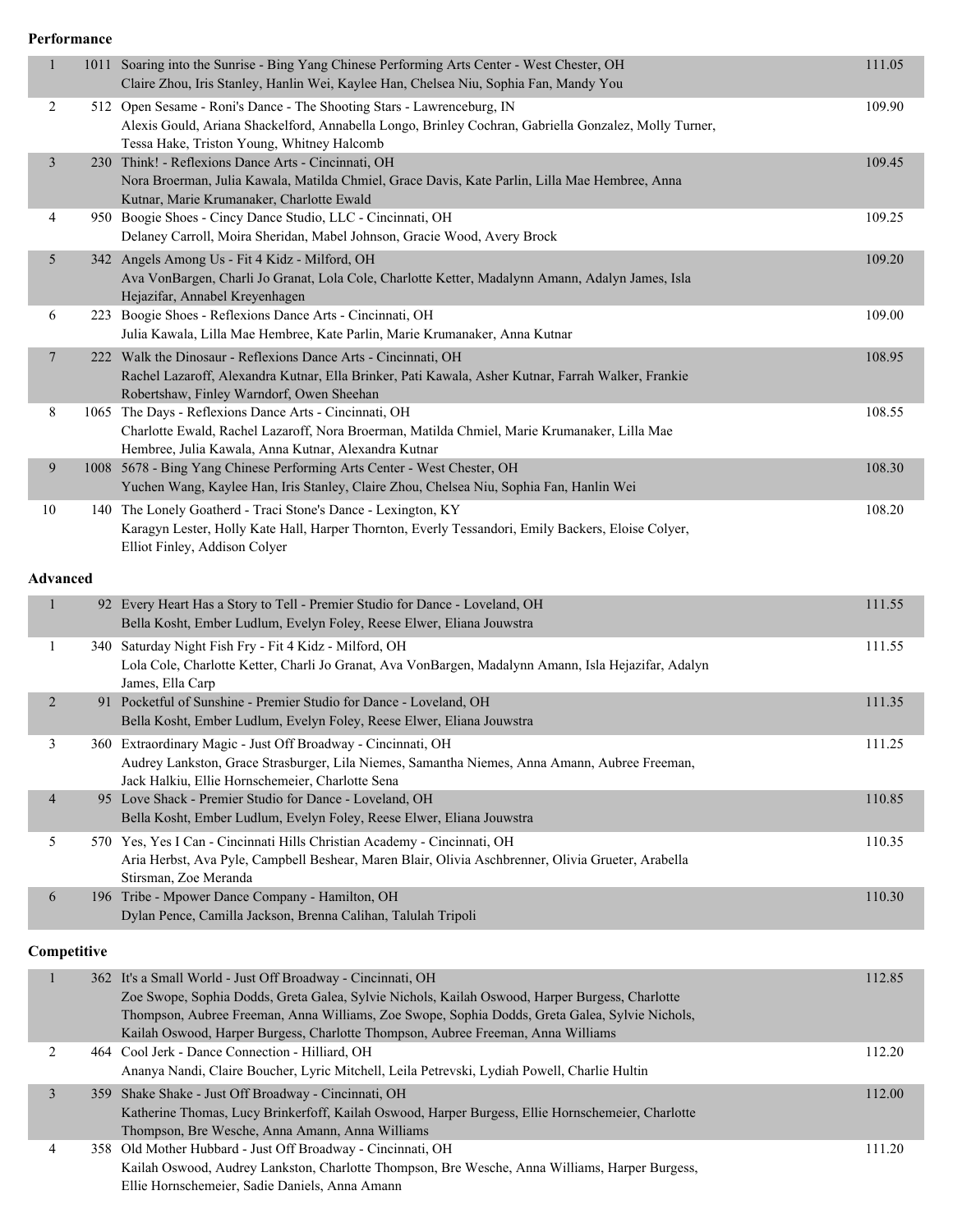#### **Mini (8 yrs. & Under) Large**

| Performance    |                                                                                                                                                                                                                                                                                                                                                                                |        |
|----------------|--------------------------------------------------------------------------------------------------------------------------------------------------------------------------------------------------------------------------------------------------------------------------------------------------------------------------------------------------------------------------------|--------|
|                | 1015 Peacock - Bing Yang Chinese Performing Arts Center - West Chester, OH<br>Iris Stanley, Ella Yuan, Ellen Zhu, Fiona Wang, Hanlin Wei, Kaylee Han, Lyla Perez, Chelsea Niu,<br>Sophia Fan, Mandy You, Anna Wang, Claire Zhou                                                                                                                                                | 111.70 |
| 2              | 341 Topsy Turvey - Fit 4 Kidz - Milford, OH<br>Elizabeth Brown, Evalyn Carper, Robyn Cathcart, Bridget Dammarell, Lilly Funk, Sophia Lynch, Leah<br>Raglin, Sammy Scott, Geshna Suresh, Kinzleigh Brewster                                                                                                                                                                     | 110.55 |
| $\mathfrak{Z}$ | 356 Sunshine - Just Off Broadway - Cincinnati, OH<br>Sylvie Nichols, Samantha Niemes, Nora Hannah, Marla Barber, Laela Ammons, June Engel, Jolene<br>Courts, Jack Halkiu, Elise Beckman, Callie Maloney, Aubrey Fahey, Aubree Freeman, Arielle Vroman,<br>Ambree Holman, Adora Swango                                                                                          | 109.85 |
| 4              | 261 LITTLE SHOP OF HORROR - Charmion Performing Arts - Circleville, OH<br>Allie Tiemeyer, Ava Dinsmore, Katelyn Arnett, Joclyn Lane, Gabby BoCook, Berlin Frank, Bailey<br>Bensonhaver, Averey Rodgers, Reese Vance-Adams, McKenna Hale, Baileigh Carney                                                                                                                       | 109.10 |
| 5              | 669 Get Your Cape On - Kristina's Dance Escape - St Marys, OH<br>Elizabeth Paul, Molly McEvoy, Mara Halbert, Leigha Szymczak, Layla Korte, Kinsley Brotherwood,<br>Hannah Hullinger, Calie Langenkamp, Bryn Hollenbacher, Auburn Korte, Alexa Taylor, Addilyn Beam                                                                                                             | 108.65 |
| 6              | 670 Do You Believe In Magic - Kristina's Dance Escape - St Marys, OH<br>Elizabeth Paul, Molly McEvoy, Mara Halbert, Leigha Szymczak, Layla Korte, Kinsley Brotherwood,<br>Hannah Hullinger, Calie Langenkamp, Bryn Hollenbacher, Auburn Korte, Alexa Taylor, Addilyn Beam                                                                                                      | 108.50 |
| $\overline{7}$ | 668 Open Waters - Kristina's Dance Escape - St Marys, OH<br>Molly McEvoy, Mara Halbert, Leigha Szymczak, Layla Korte, Kinsley Brotherwood, Hannah Hullinger,<br>Calie Langenkamp, Bryn Hollenbacher, Auburn Korte, Alexa Taylor, Addilyn Beam, Elizabeth Paul                                                                                                                  | 107.60 |
| Competitive    |                                                                                                                                                                                                                                                                                                                                                                                |        |
|                | 357 Greenlight - Just Off Broadway - Cincinnati, OH<br>Vivian Florko, Kailah Oswood, Adora Swango, Audrey Lankston, Grace Strasburger, Charlotte<br>Thompson, Bre Wesche, Anna Williams, Samantha Niemes, Anna Amann, Laela Ammons, Marla Barber,<br>Harper Burgess, Aubree Freeman, Jack Halkiu, Ellie Hornschemeier, Callie Maloney, Sylvie Nichols,<br><b>Sadie Daniels</b> | 111.85 |

#### **Junior (9 - 11 yrs.) Solo**

| Performance |     |                                                                                                   |       |
|-------------|-----|---------------------------------------------------------------------------------------------------|-------|
|             |     | 638 Red Rider Carbine Action BB Gun - Reflexions Dance Arts - Cincinnati, OH<br>Gavin Sheehan     | 84.65 |
| 2           | 639 | Mamma I'm a Big Girl Now - Reflexions Dance Arts - Cincinnati, OH<br>Harper Chile                 | 84.00 |
| 3           |     | 898 Dream of the Year - Bing Yang Chinese Performing Arts Center - West Chester, OH<br>Vicky Yang | 83.55 |
| 4           |     | 908 Chinese Barbie - Bing Yang Chinese Performing Arts Center - West Chester, OH<br>Eileen Yao    | 83.40 |
| 5           |     | 1102 Heartbreak Hotel - Premier Studio for Dance - Loveland, OH<br>Evelyn Foley                   | 83.35 |
| 6           | 911 | Spring stroll - Bing Yang Chinese Performing Arts Center - West Chester, OH<br>Kelly Li           | 83.30 |
| 6           | 947 | Faith - Cincy Dance Studio, LLC - Cincinnati, OH<br>Cora Gehring                                  | 83.30 |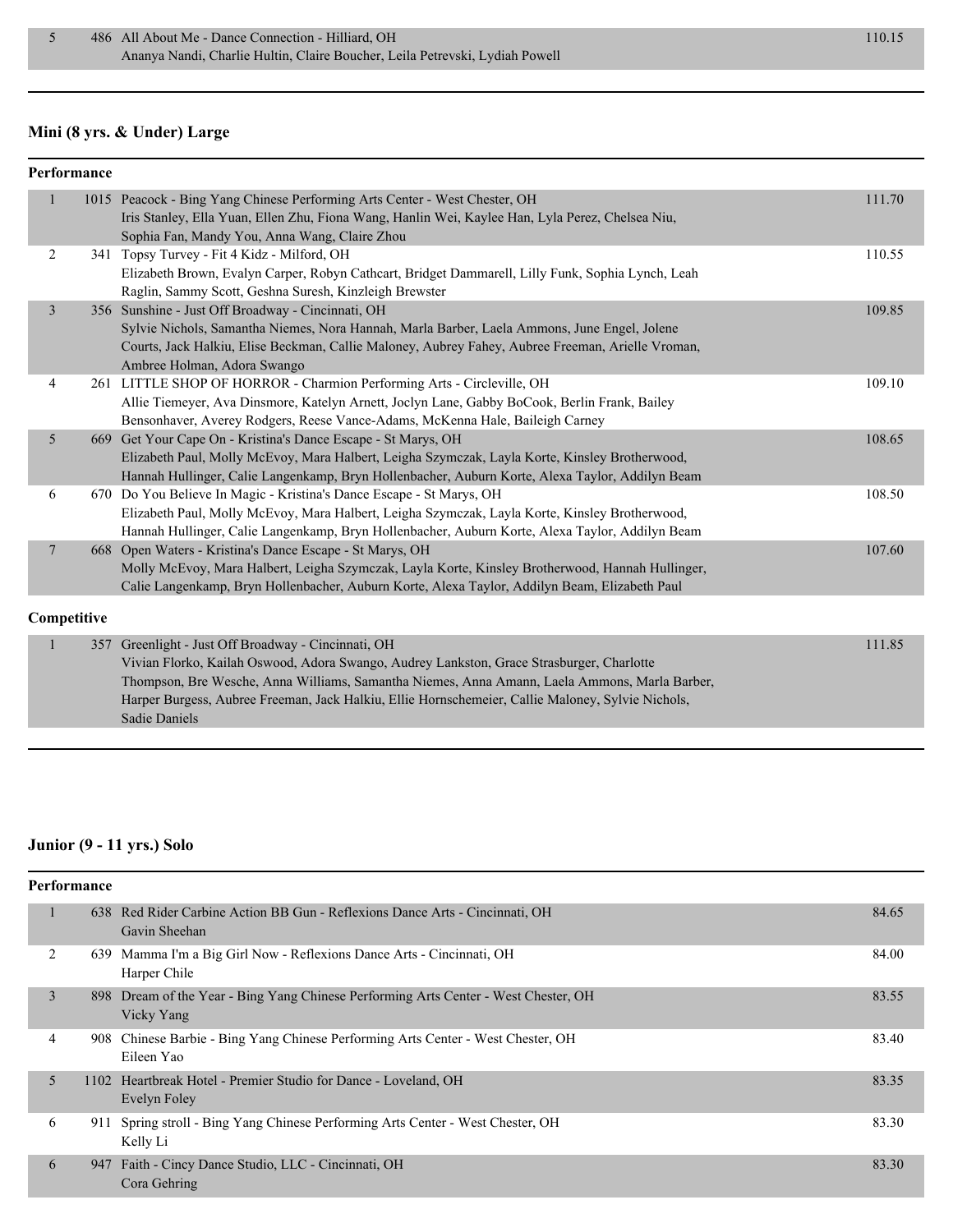| 7                        |             | 353 You Say - Fit 4 Kidz - Milford, OH<br>Adalyn James                                                  | 83.25 |
|--------------------------|-------------|---------------------------------------------------------------------------------------------------------|-------|
| 8                        |             | 85 Roxie - Premier Studio for Dance - Loveland, OH<br>Rose Lichey                                       | 83.15 |
| 8                        |             | 875 In a Faraway Fairyland - Bing Yang Chinese Performing Arts Center - West Chester, OH<br>Iris Xu     | 83.15 |
| 8                        |             | 891 Rain in the Bamboo Forest - Bing Yang Chinese Performing Arts Center - West Chester, OH<br>Eleni Ni | 83.15 |
| 9                        |             | 872 Flute Tale - Bing Yang Chinese Performing Arts Center - West Chester, OH<br>Grace Gong              | 83.05 |
| 10                       | 899         | Blooming Lotus - Bing Yang Chinese Performing Arts Center - West Chester, OH<br>Jennifer Zhou           | 83.00 |
| <b>Advanced</b>          |             |                                                                                                         |       |
| $\mathbf{1}$             |             | 810 Butterflies First Flight - Just Off Broadway - Cincinnati, OH<br>Harper Burgess                     | 84.45 |
| 2                        |             | 88 Paint It Black - Premier Studio for Dance - Loveland, OH<br>Isabella Trego                           | 84.40 |
| $\overline{2}$           |             | 849 S'Posin - Just Off Broadway - Cincinnati, OH<br>Lavin Stepner                                       | 84.40 |
| 3                        |             | 843 Apartment 14G - Just Off Broadway - Cincinnati, OH<br>Sara Gawronski                                | 84.35 |
| 4                        |             | 57 Girl Scout - Premier Studio for Dance - Loveland, OH<br>Eliana Jouwstra                              | 84.30 |
| 4                        |             | 648 Fight For Me - Reflexions Dance Arts - Cincinnati, OH<br>Madison Rutherford                         | 84.30 |
| 5                        |             | 821 I'm Available - Just Off Broadway - Cincinnati, OH<br><b>Bre Wesche</b>                             | 84.25 |
| 6                        |             | 56 Dancing in the Moonlight - Premier Studio for Dance - Loveland, OH<br>Camila Garcia-Altuve           | 84.15 |
| $\overline{\phantom{a}}$ |             | 1036 Kill The Lights - Roni's Dance - The Shooting Stars - Lawrenceburg, IN<br><b>Baylee Buckhave</b>   | 84.10 |
| 8                        |             | 573 Handful of Gold - Cincinnati Hills Christian Academy - Cincinnati, OH<br>Jenna Achterberg           | 84.05 |
| 9                        |             | 644 Sharp Dressed Man - Reflexions Dance Arts - Cincinnati, OH<br><b>Connor Huening</b>                 | 84.00 |
| 10                       |             | 70 Dangerous - Premier Studio for Dance - Loveland, OH<br>Sanchita Sankar                               | 83.90 |
|                          | Competitive |                                                                                                         |       |
| 1                        |             | 803 Sunny Side Of the Street - Just Off Broadway - Cincinnati, OH<br>Zoe Swope                          | 86.00 |
| 2                        |             | 812 Wake Up - Just Off Broadway - Cincinnati, OH<br>Greta Galea                                         | 85.90 |
| 3                        |             | 1005 Wind Beneath My Wings - Pinnell Dance Centre - Gahanna, OH<br>Eliana Rubin                         | 85.35 |
| 4                        |             | 1004 Love is a Compass - Pinnell Dance Centre - Gahanna, OH<br>Kennedy Weiker                           | 85.30 |
| 5                        |             | 492 Jumpin' - Dance Connection - Hilliard, OH<br>Audrina Zweering                                       | 85.25 |
| 5                        |             | 640 This - Reflexions Dance Arts - Cincinnati, OH<br>Sophia Colley                                      | 85.25 |
| 6                        |             | 1086 THIS - Force Dance Academy - Richmond, KY<br>Emma Cathcart                                         | 85.20 |
| 7                        |             | 395 Unbroken - Just Off Broadway - Cincinnati, OH<br>Sophia Dodds                                       | 84.90 |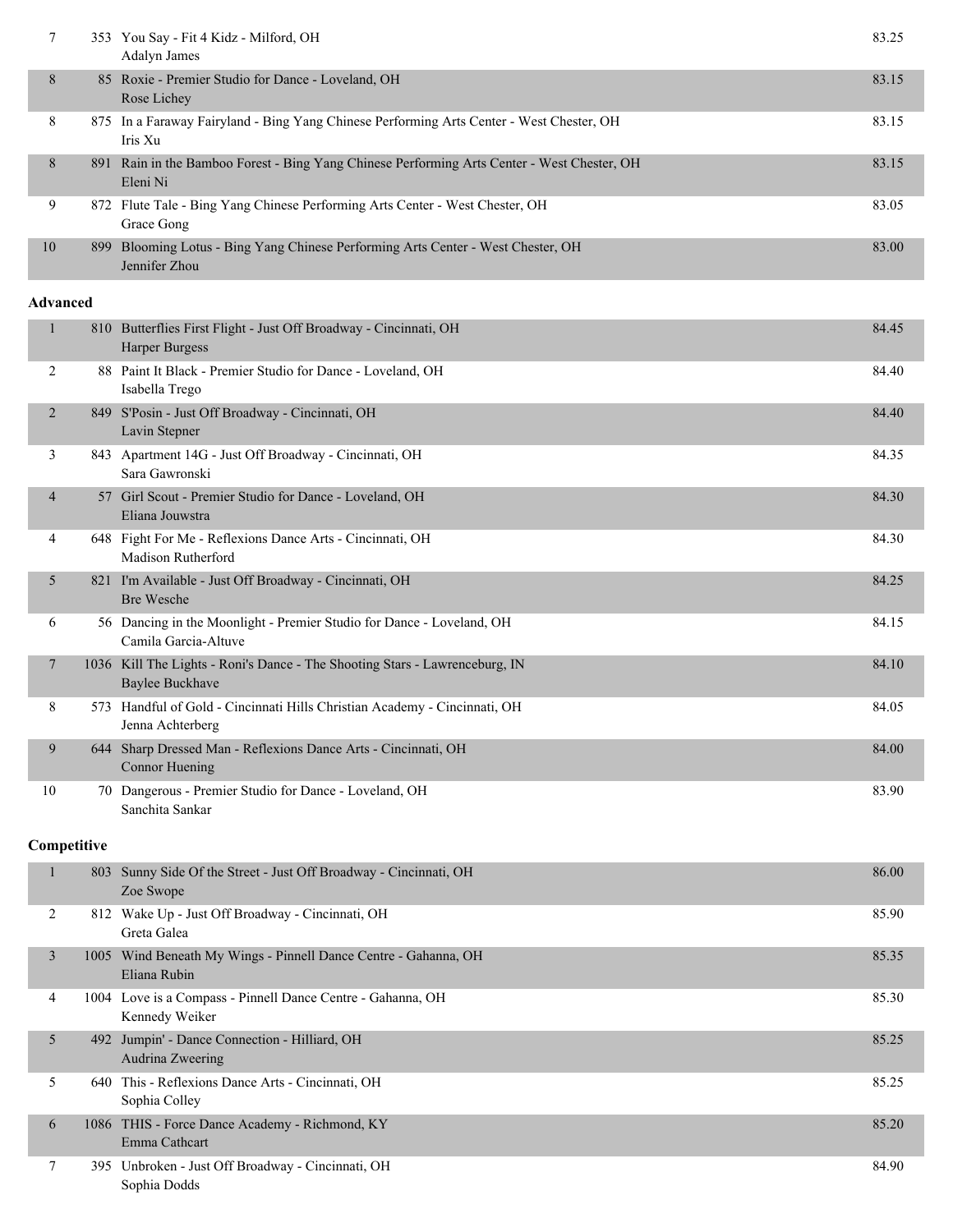|  | 193 Hold Me - Rapture Dance Company - Independence, KY<br>Mckenzie Kocher  | 84.05 |
|--|----------------------------------------------------------------------------|-------|
|  | 186 Hit the Road - Rapture Dance Company - Independence, KY<br>Norah Mayes | 83.50 |

#### **Junior (9 - 11 yrs.) Duet/Trio**

|                 | Performance |                                                                                                                              |        |
|-----------------|-------------|------------------------------------------------------------------------------------------------------------------------------|--------|
| $\mathbf{1}$    |             | 293 Vendetta - Live Gracefully Dance Studio - Xenia, OH<br>Zoey Violet, Devon Bottorff                                       | 110.55 |
| 2               |             | 243 SISTERS - Charmion Performing Arts - Circleville, OH<br>Aubrey Carney, Baileigh Carney                                   | 109.70 |
| 3               |             | 18 River Deep, Moutain High - Rockstarz Dance Acadmey - Batavia, OH<br>Maegan Davis, Tatum Burge, Mallory Hinninger          | 109.40 |
| 4               |             | 258 BUTTERFLY FLY AWAY - Charmion Performing Arts - Circleville, OH<br>Katelyn Arnett, Aubrey Carney                         | 109.20 |
| 5               |             | 511 Million to One - Ohio River Dance - Chesire, OH<br>Emma Dunlap, Skylar Murdock                                           | 109.15 |
| 6               |             | 434 Running With The Wolves - Miami Valley Dance Academy - Springboro, OH<br>Ashley Carroll, Isabella Estrada, Malory Powell | 109.10 |
| 7               |             | 283 Beacons - Live Gracefully Dance Studio - Xenia, OH<br>Bristol Williamson, Natalie Stewart                                | 109.00 |
| 7               |             | 319 Space Between - Live Gracefully Dance Studio - Xenia, OH<br>Khloe Richmond, Montana Miller                               | 109.00 |
| 8               |             | 1001 Someone in the Crowd - Turning Pointe Dance Academy - Hamilton, OH<br>Carissa Taylor, Elizabeth Griffin, Ella McGuire   | 108.85 |
| 9               |             | 1043 Snow - Centre Academy - Maysville, KY<br>Sierra Polley, Kylie Alexander, Kinley Rushmeyer                               | 108.60 |
| <b>Advanced</b> |             |                                                                                                                              |        |
| $\mathbf{1}$    |             | 636 Good Morning - Reflexions Dance Arts - Cincinnati, OH<br>Olivia Rutherford, Gavin Sheehan, Cole Dresbach                 | 112.85 |
| 2               |             | 814 No Bad News - Just Off Broadway - Cincinnati, OH<br>Annabelle Huang, Oliver Huang                                        | 112.15 |
| $\mathfrak{Z}$  |             | 50 The Doctor Is In - Premier Studio for Dance - Loveland, OH<br>Evelyn Foley, Eliana Jouwstra                               | 111.90 |
| 4               |             | 64 The End of the Line - Premier Studio for Dance - Loveland, OH<br>Stella Bronner, Madeline Proscia                         | 111.80 |
| $\overline{4}$  |             | 574 Get Dat - Cincinnati Hills Christian Academy - Cincinnati, OH<br>Jenna Achterberg, Claire Marcum, Aniston Southern       | 111.80 |
| 4               |             | 885 I Can't Do It Alone - St. Albans Studio of Dance - Saint Albans, WV<br>Catelynn Kidd, Taylor Young                       | 111.80 |
| 5               |             | 634 Wake Me Up - Reflexions Dance Arts - Cincinnati, OH<br>Harper Chile, Abby Matyas                                         | 111.70 |
| 6               |             | 801 You Get What You Give - Just Off Broadway - Cincinnati, OH<br>Charlotte Sena, Lila Niemes                                | 111.40 |
| $\overline{7}$  |             | 89 Werk Out - Premier Studio for Dance - Loveland, OH<br>Bella Kosht, Sanchita Sankar                                        | 111.35 |
| 8               |             | 244 QUEEN BEE - Charmion Performing Arts - Circleville, OH<br>Brooklyn Tiemeyer, Sofia Pantoja                               | 111.30 |
| 9               |             | 242 FRIEND LIKE ME - Charmion Performing Arts - Circleville, OH<br>Gabby BoCook, Audrey Pickett, Sofia Pantoja               | 111.25 |
| 10              |             | 778 Pon De Replay - Caliber Dance Company - North Royalton, OH<br>Sophia Nagorski, Emma Conway                               | 111.05 |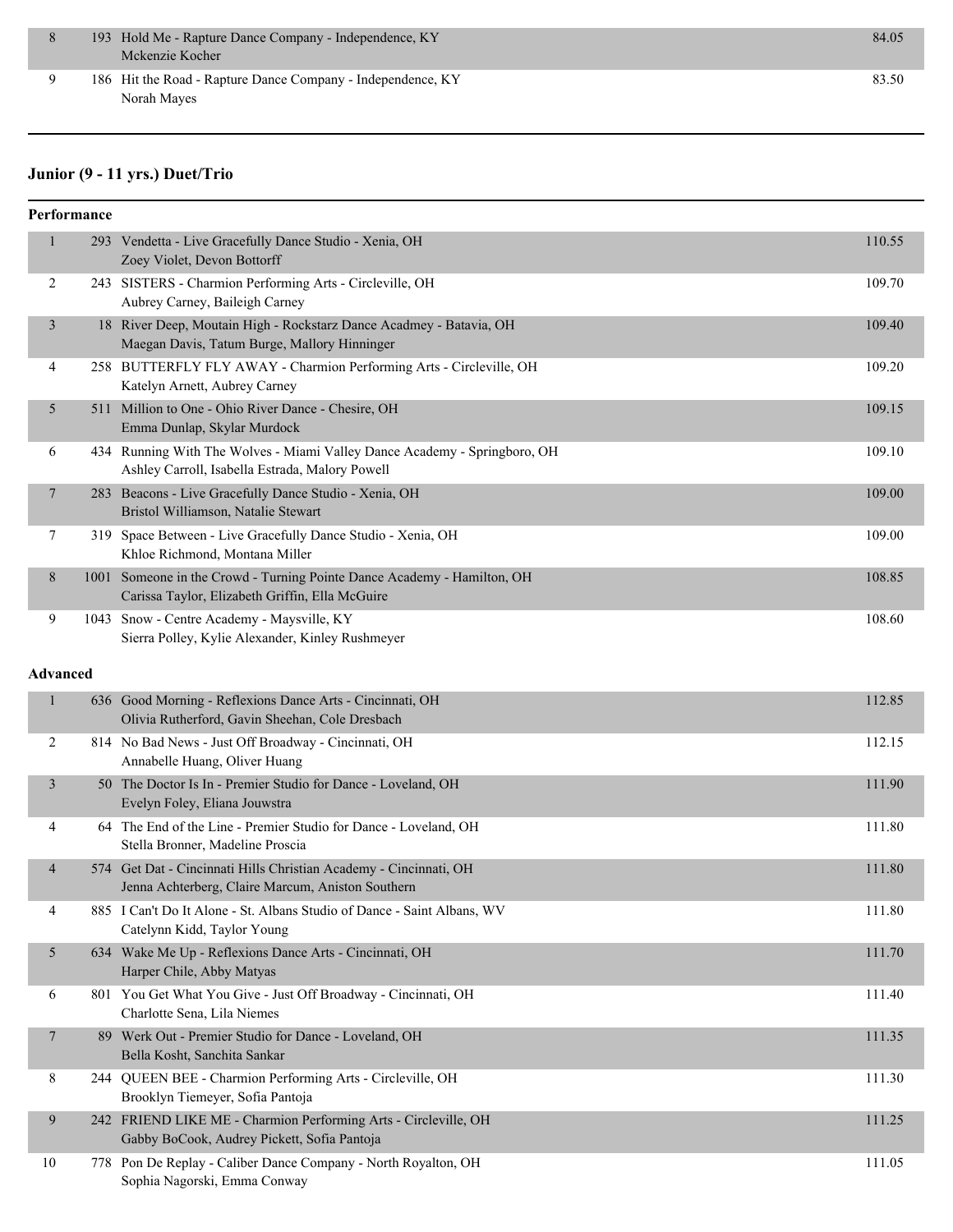#### **Competitive**

|   | 844 Blowers Daughter - Just Off Broadway - Cincinnati, OH<br>Zoe Swope, Haydyn Jackson                     | 86.00 |
|---|------------------------------------------------------------------------------------------------------------|-------|
|   | 80 Beautiful Together - Premier Studio for Dance - Loveland, OH<br>Camila Garcia-Altuve, Susannah Jouwstra | 85.50 |
|   | 468 Wishing Well - Dance Connection - Hilliard, OH<br>Olivia LaSusa, Maggie Ray, Audrina Zweering          | 85.10 |
| 4 | 458 Zombie - Dance Connection - Hilliard, OH<br>Audrina Zweering, Olivia LaSusa                            | 84.35 |

# **Junior (9 - 11 yrs.) Small**

| Performance             |                                                                                                                                                                                                                 |        |
|-------------------------|-----------------------------------------------------------------------------------------------------------------------------------------------------------------------------------------------------------------|--------|
| $\mathbf{1}$            | 339 Bollywood - Fit 4 Kidz - Milford, OH<br>Alyssa Brehm, Anna Scherer, Annabel Kreyenhagen, Alexandra Kinzler, Audrey Dammarell, Belen<br>Aragues Alvarez, Eva Nolan, Elena Escamilla, Savannah Stacy          | 111.80 |
| 2                       | 946 Surfin Safari - Cincy Dance Studio, LLC - Cincinnati, OH<br>Allie Asche, Cora Gehring, Elena Mangiaterra, Aly Camper, Chloe Kauffman, Karielys Vazquez, Lexi<br>Smith                                       | 111.75 |
| $\overline{\mathbf{3}}$ | 452 Smile - Dance Connection - Hilliard, OH<br>Megan Taylor, Ella Stoessner, Kendall Finnegan, Emily Gierach, Dylan Cosgrove, Avalin Verrett                                                                    | 111.35 |
| 4                       | 996 Get Ready - Turning Pointe Dance Academy - Hamilton, OH<br>Lydia Thompson, Tavyn Buehner, Raegan Keller, Juliet Meyer                                                                                       | 110.30 |
| 5                       | 296 Don't Upset the Rhythm - Live Gracefully Dance Studio - Xenia, OH<br>Adriana Alvarado Gonzalez, Ava Shoemaker, Tenley Gossett, Devon Bottorff, Zoey Violet                                                  | 110.20 |
| 5                       | 316 A Thousand Years - Live Gracefully Dance Studio - Xenia, OH<br>Bristol Williamson, Ava Shoemaker, Natalie Stewart, Zoey Violet, Abigail Tuck, Devon Bottorff, Kaleigh<br>Welsh                              | 110.20 |
| 6                       | 17 These Boots - Rockstarz Dance Acadmey - Batavia, OH<br>Emma Staderman, Isabella Schiller, Maegan Davis, Tatum Burge, Mallory Hinninger                                                                       | 110.05 |
| 6                       | 994 Listen to your Heart - Turning Pointe Dance Academy - Hamilton, OH<br>Tavyn Buehner, Raegan Keller, Lydia Thompson, Juliet Meyer                                                                            | 110.05 |
| 7                       | 757 Lip Gloss - In the Spotlight School of Creative Dance - Charleston, WV<br>Addie Halstead, Harper Chapman, Layna Kilbert, Aubree Wriston, Eliyah Ervin, Ryliegh Jackson,<br>Sagrada Lopez, Emmalee Patterson | 110.00 |
| 8                       | 995 Grown - Turning Pointe Dance Academy - Hamilton, OH<br>Juliet Meyer, Lydia Thompson, Raegan Keller, Tavyn Buehner                                                                                           | 109.75 |
| $\overline{9}$          | 608 Roll Over Beethoven - Gallia - Meigs Performing Arts - Bidwell, OH<br>Taylar Nelson, Mattie Green, Kailey Aldridge, Julie Wilson, Kabella Ord, Allie Dodson                                                 | 109.60 |
| 10                      | 454 Hold My Hand - Dance Connection - Hilliard, OH<br>Ella Stoessner, Emily Gierach, Dylan Cosgrove, Avalin Verrett, Emily Shilling                                                                             | 109.40 |
| 10                      | 762 Girls - In the Spotlight School of Creative Dance - Charleston, WV<br>Addie Halstead, Harper Chapman, Aubree Wriston, Eliyah Ervin, Ryliegh Jackson, Sagrada Lopez,<br><b>Emmalee Patterson</b>             | 109.40 |
| Advanced                |                                                                                                                                                                                                                 |        |
| $\perp$                 | 361 Friend Like Me - Just Off Broadway - Cincinnati, OH<br>Katherine Thomas, Reese Fausz, Lucy Brinkerhoff, Sara Gawronski, Charlotte Sena, Savannah Tackett,<br>Lavin Stepner                                  | 113.30 |
| $\overline{c}$          | 565 Forgotten Love - Cincinnati Hills Christian Academy - Cincinnati, OH<br>Aniston Southern, Claire Marcum, Jenna Achterberg, Natalie Wickler, Emma Gick-Baker, Olivia<br>Dardzinski                           | 112.85 |
| $\mathfrak{Z}$          | 366 Get Up Off That Thing - Just Off Broadway - Cincinnati, OH<br>Oliver Huang, Lila Niemes, Kolbie Barclay, Katherine Thomas, Annabelle Huang                                                                  | 112.80 |
| 4                       | 1064 King of New York - Reflexions Dance Arts - Cincinnati, OH<br>Xavier Sarris, Eli Wells, Connor Huening, Gavin Sheehan, Cole Dresbach                                                                        | 112.70 |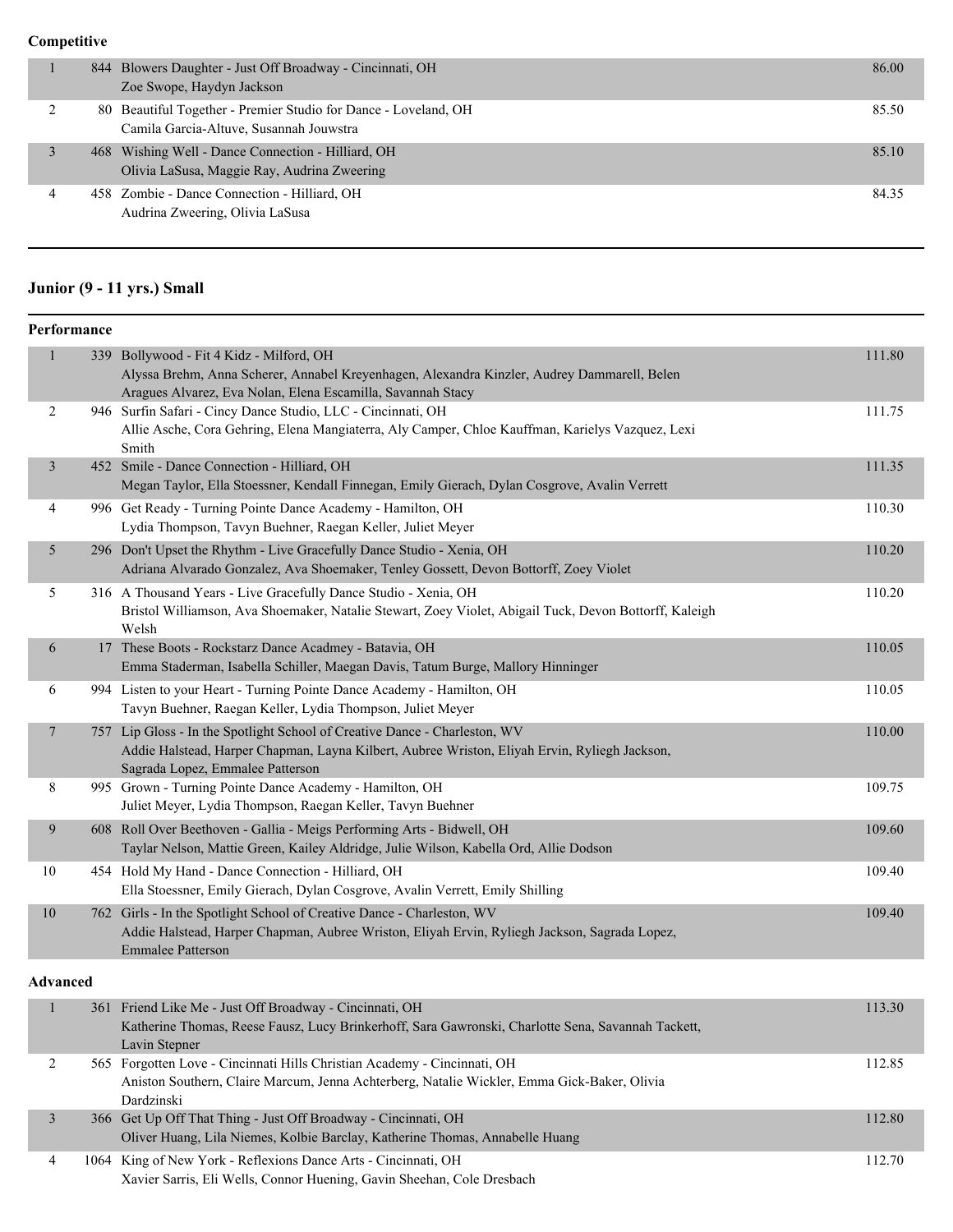| 5              | 210 Amen - Mpower Dance Company - Hamilton, OH<br>Maliya Lovelace, Jordan Martin, Grace Cheek, Devon Heath, Kennedy Morner, Camilla Jackson, Brenna<br>Calihan                                 | 112.65 |
|----------------|------------------------------------------------------------------------------------------------------------------------------------------------------------------------------------------------|--------|
| 6              | 97 On The Floor - Premier Studio for Dance - Loveland, OH<br>Lila Ferreri, Stella Bronner, Camila Garcia-Altuve, Madeline Proscia, Sanchita Sankar, Isabella Trego                             | 112.55 |
| $\tau$         | 228 Istanbul - Reflexions Dance Arts - Cincinnati, OH<br>Brooklyn Panzarella, Rosie Gruen, Harper Chile, Anna Belfor, Abby Matyas, Kate Walsh                                                  | 112.35 |
| 8              | 96 Hit The Road Jack - Premier Studio for Dance - Loveland, OH<br>Reese Elwer, Eliana Jouwstra, Sophie Slone, Isabella Trego                                                                   | 112.30 |
| 8              | 98 Gold Dust - Premier Studio for Dance - Loveland, OH<br>Camila Garcia-Altuve, Madeline Proscia, Sanchita Sankar, Isabella Trego                                                              | 112.30 |
| 9              | 571 Come This Far - Cincinnati Hills Christian Academy - Cincinnati, OH<br>Aniston Southern, Claire Marcum, Jenna Achterberg, Natalie Wickler, Olivia Dardzinski, Emma<br>Gick-Baker           | 112.15 |
|                | 513 Here I Come - Roni's Dance - The Shooting Stars - Lawrenceburg, IN                                                                                                                         | 112.05 |
| 10             | Baylee Buckhave, Alys Grogg, Brooklyn Schwarz, Emma Hanson, Lucy Conner                                                                                                                        |        |
| Competitive    |                                                                                                                                                                                                |        |
| 1              | 364 Bluebird - Just Off Broadway - Cincinnati, OH<br>Nora Doyle, Riley Neugebauer, Harper Burgess, Sophia Dodds, Greta Galea, Madeline Jackson, Monroe                                         | 115.70 |
| 2              | Sullivan, Zoe Swope, Haydyn Jackson<br>799 Killer Queen - Just Off Broadway - Cincinnati, OH<br>Nora Doyle, Riley Neugebauer, Sophia Dodds, Greta Galea, Haydyn Jackson, Lavin Stepner, Monroe | 114.75 |
| $\overline{3}$ | Sullivan, Zoe Swope<br>493 Sing, Sing, Sing - Dance Connection - Hilliard, OH<br>Olivia LaSusa, Maggie Ray, Audrina Zweering, Lyric Mitchell                                                   | 114.15 |
| 4              | 386 Bad Idea - Just Off Broadway - Cincinnati, OH<br>Monroe Sullivan, Zoe Swope, Sophia Dodds, Greta Galea, Haydyn Jackson                                                                     | 114.05 |
| 5              | 211 Enter One - Mpower Dance Company - Hamilton, OH<br>Madelyn Bolser, Grace Cheek, Allie Kruger, Camilla Jackson, Brenna Calihan, Devon Heath                                                 | 113.35 |
| 6              | 170 Rock N Roll - Rapture Dance Company - Independence, KY<br>Norah Mayes, Rosalind Sexten, Morgan Lewis, Payton Lovell, Lilah Rowe, Mia Shrout, Lillien Tharp                                 | 112.90 |

# **Junior (9 - 11 yrs.) Large**

|                | Performance |                                                                                                                                                                                                                                                                                                                 |        |
|----------------|-------------|-----------------------------------------------------------------------------------------------------------------------------------------------------------------------------------------------------------------------------------------------------------------------------------------------------------------|--------|
| 1              |             | 900 Flower in the Rain - Bing Yang Chinese Performing Arts Center - West Chester, OH<br>Claire Zhang, Evelyn Ni, Mia Wang, Clairette Yang, Victoria Niu, Jessica Pea, Eleni Ni, Grace Gong,<br>Miya Zhang, Vicky Yang, Hannah Lin, Kelly Li, Jennifer Zhou, Melody Liu, Brianna Zheng, Sophia R<br>Liu, Iris Xu | 113.85 |
| 2              |             | 901 Flying Home - Bing Yang Chinese Performing Arts Center - West Chester, OH<br>Brianna Zheng, Clairette Yang, Eleni Ni, Grace Gong, Iris Xu, Jennifer Zhou, Kelly Li, Melody Liu, Mia<br>Wang, Miya Zhang, Sophia R Liu, Vicky Yang, Claire Zhang, Evelyn Ni, Hannah Lin, Jessica Pea,<br>Victoria Niu        | 113.50 |
| $\overline{3}$ |             | 1012 Hundred Name Rhyme - Bing Yang Chinese Performing Arts Center - West Chester, OH<br>Yixin You, Miya Zhang, Mia Wang, Melody Liu, Kelly Li, Jennifer Zhou, Iris Xu, Grace Gong, Eileen<br>Yao, Eleanor Hahn, Brianna Zheng, Anna Shao, Angella Zong                                                         | 113.45 |
| 4              |             | 912 Power Of Youth - Bing Yang Chinese Performing Arts Center - West Chester, OH<br>Clairette Yang, Eleni Ni, Eleanor Hahn, Eileen Yao, Yixin You, Grace Gong, Miya Zhang, Vicky Yang,<br>Kelly Li, Angella Zong, Jennifer Zhou, Brianna Zheng, Angela Li, Iris Xu, Sophia R Liu                                | 113.35 |
| 5              |             | 1014 Beautiful Peacock - Bing Yang Chinese Performing Arts Center - West Chester, OH<br>Mia Wang, Eleanor Hahn, Grace Gong, Sophia R Liu, Miya Zhang, Vicky Yang, Angella Zong, Anna<br>Shao, Jennifer Zhou, Melody Liu, Brianna Zheng, Angela Li, Iris Xu, Hanlin Wei, Grace Sun                               | 112.85 |
| 6              |             | 343 When You Believe - Fit 4 Kidz - Milford, OH<br>Eva Nolan, Abby May, Olivia Sweeney, Isabel Shade, Kate Shade, Anna Scherer, Morgan Mell,<br>Alexandra Kinzler, Sam Kettler, Ava Hickey, Elena Escamilla, Audrey Dammarell                                                                                   | 112.25 |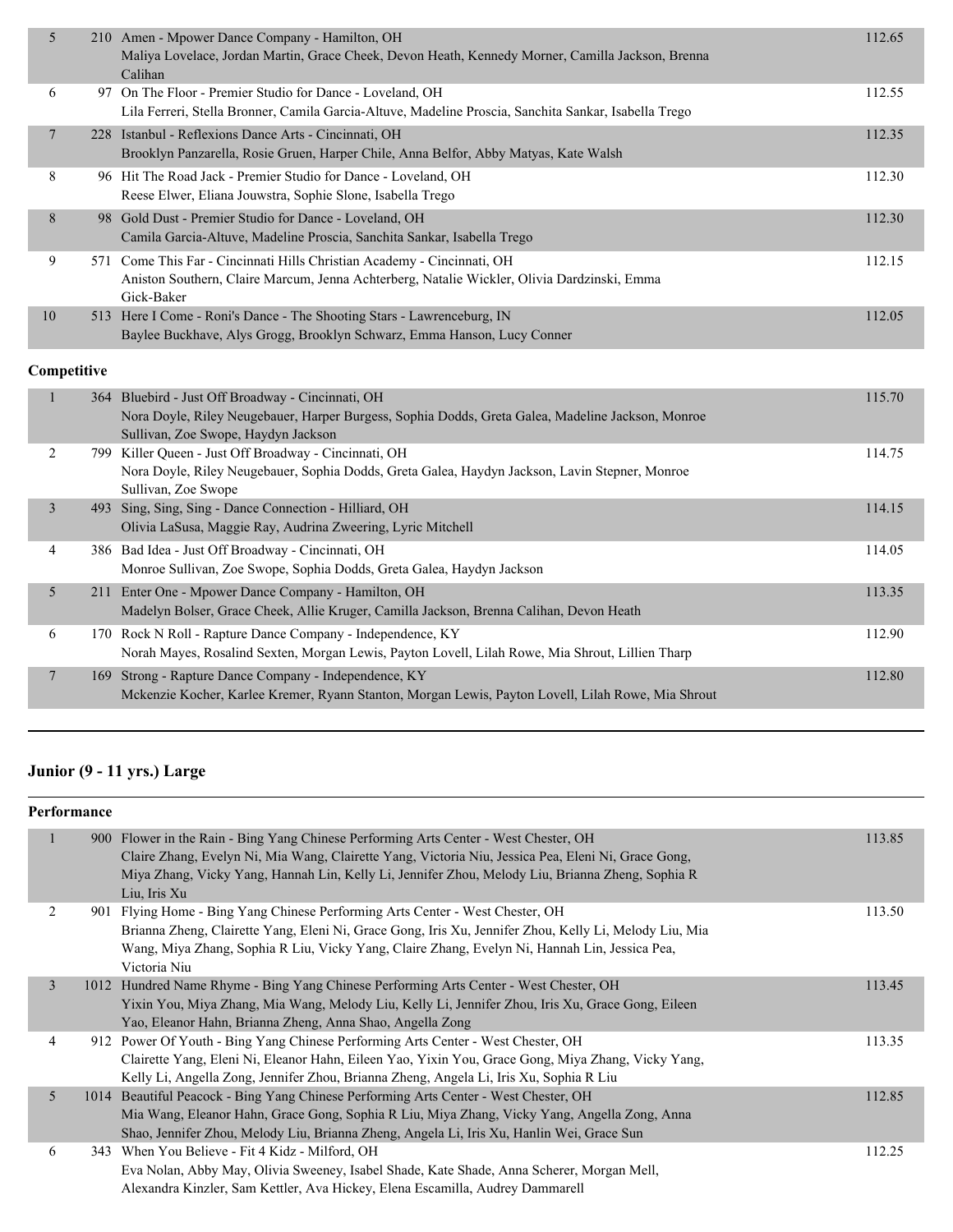| $\overline{7}$  | 224 Be Our Guest - Reflexions Dance Arts - Cincinnati, OH<br>Nala Britton, Brooklyn Panzarella, Gavin Sheehan, Nora Broerman, Harper Chile, Julia Kawala, Farrah<br>Walker, Matilda Chmiel, Sophia Sarris, Rosie Gruen, Lilla Mae Hembree, Anna Kutnar, Marie | 111.95 |
|-----------------|---------------------------------------------------------------------------------------------------------------------------------------------------------------------------------------------------------------------------------------------------------------|--------|
|                 | Krumanaker                                                                                                                                                                                                                                                    |        |
| 8               | 541 Material Girl - Kristina's Dance Escape - St Marys, OH                                                                                                                                                                                                    | 111.00 |
|                 | Elliana Beam, Kali Craft, Kaylee Klosterman, Amy Lehman, Anna Lynch, Myah Mcevoy, Phoebe Peters,                                                                                                                                                              |        |
|                 | Evelyn Poeppelman, Jersey Poff, Olivia Sanders, Addison Turner                                                                                                                                                                                                |        |
| 9               | 262 THROUGHLY MODERN MILLIE - Charmion Performing Arts - Circleville, OH<br>Aubrey Carney, Regan Williams, Madison Bensonhaver, Lily Parfitt, Layla Imler, Eliza Barnes, Vivian                                                                               | 110.70 |
|                 | Hankins, Olivia Johnson, Karina Pantoja, Alison Springer                                                                                                                                                                                                      |        |
| $10\,$          | 540 Time After Time - Kristina's Dance Escape - St Marys, OH                                                                                                                                                                                                  | 110.65 |
|                 | Elliana Beam, Kali Craft, Kaylee Klosterman, Amy Lehman, Anna Lynch, Myah Mcevoy, Phoebe Peters,                                                                                                                                                              |        |
|                 | Evelyn Poeppelman, Jersey Poff, Olivia Sanders, Addison Turner                                                                                                                                                                                                |        |
|                 |                                                                                                                                                                                                                                                               |        |
| <b>Advanced</b> |                                                                                                                                                                                                                                                               |        |
| $\mathbf{1}$    | 338 Swing Phenomenon - Fit 4 Kidz - Milford, OH                                                                                                                                                                                                               | 113.60 |
|                 | Alex Sargent, Arielle Sargent, Abby May, Ava Hickey, Evie Cole, Isabel Shade, Jacey Laughman, Olivia                                                                                                                                                          |        |
|                 | Sweeney, Sidney Barthlolomew, Kate Shade, Morgan Mell, Sam Kettler                                                                                                                                                                                            |        |
| 2               | 225 Nicest Kids in Town - Reflexions Dance Arts - Cincinnati, OH                                                                                                                                                                                              | 113.45 |
|                 | Nala Britton, Connor Huening, Katrina Hurst, Brooklyn Panzarella, Gavin Sheehan, Harper Chile, Sydney                                                                                                                                                         |        |
|                 | Miller, Rosie Gruen, Gina Fanelli, Jordan Finck, Abby Matyas, Layla Parker, Ella Cross, Madison                                                                                                                                                               |        |
|                 | Rutherford, Olivia Rutherford, Marley Murray, Anna Belfor                                                                                                                                                                                                     |        |
| $\mathfrak{Z}$  | 93 Expecto Patronum - Premier Studio for Dance - Loveland, OH                                                                                                                                                                                                 | 112.85 |
|                 | Bella Kosht, Ember Ludlum, Evelyn Foley, Reese Elwer, Camila Garcia-Altuve, Eliana Jouwstra, Lila<br>Ferreri, Marco Cremer, Rose Lichey, Sanchita Sankar, Stella Bronner                                                                                      |        |
| 4               | 226 Every Season - Reflexions Dance Arts - Cincinnati, OH                                                                                                                                                                                                     | 112.70 |
|                 | Katrina Hurst, Brooklyn Panzarella, Harper Chile, Rosie Gruen, Jordan Finck, Abby Matyas, Ella Cross,                                                                                                                                                         |        |
|                 | Madison Rutherford, Olivia Rutherford, Anna Belfor                                                                                                                                                                                                            |        |
| 4               | 227 The Rhythm - Reflexions Dance Arts - Cincinnati, OH                                                                                                                                                                                                       | 112.70 |
|                 | Katrina Hurst, Nala Britton, Brooklyn Panzarella, Sydney Miller, Harper Chile, Rosie Gruen, Gina                                                                                                                                                              |        |
|                 | Fanelli, Jordan Finck, Abby Matyas, Ella Cross, Olivia Rutherford, Anna Belfor, Madison Rutherford                                                                                                                                                            |        |
| 5               | 365 Flood the Ocean - Just Off Broadway - Cincinnati, OH                                                                                                                                                                                                      | 112.60 |
|                 | Katherine Thomas, Katherine Barclay, Kolbie Barclay, Reese Fausz, Vivian Florko, Caroline Milby,                                                                                                                                                              |        |
|                 | Audrey Lankston, Grace Strasburger, Savannah Tackett, Lila Niemes, Isabel Combs, Sara Gawronski,                                                                                                                                                              |        |
|                 | Annabelle Huang, Charlotte Sena, Lavin Stepner<br>94 Grease - Premier Studio for Dance - Loveland, OH                                                                                                                                                         | 112.40 |
| 6               | Bella Kosht, Ember Ludlum, Evelyn Foley, Reese Elwer, Eliana Jouwstra, Lila Ferreri, Madeline Proscia,                                                                                                                                                        |        |
|                 | Marco Cremer, Sanchita Sankar, Stella Bronner                                                                                                                                                                                                                 |        |
| 6               | 515 Nightmare - Roni's Dance - The Shooting Stars - Lawrenceburg, IN                                                                                                                                                                                          | 112.40 |
|                 | Baylee Buckhave, Karley Clark, Ava Collier, Alys Grogg, Emma Hanson, Hailey Riehle, Caroline Ward,                                                                                                                                                            |        |
|                 | Stella Petty, Lucy Conner, Maisley Bunger                                                                                                                                                                                                                     |        |
|                 |                                                                                                                                                                                                                                                               |        |
| Competitive     |                                                                                                                                                                                                                                                               |        |
| $\mathbf{1}$    | 368 A Cloud of Angels - Just Off Broadway - Cincinnati, OH                                                                                                                                                                                                    | 114.25 |
|                 | Lavin Stepner, Katherine Thomas, Greta Galea, Lucy Brinkerfoff, Monroe Sullivan, Haydyn Jackson,                                                                                                                                                              |        |
|                 | Sydney Horn, Madeline Jackson, Julianne Stojkovic, Gwen Houlihan, Elise Hellman, Eden Hargis, Abbie                                                                                                                                                           |        |
|                 | Rowland, Zoe Swope, Sophia Dodds, Skylar Padial, Nora Doyle, Sara Gawronski                                                                                                                                                                                   |        |
| 2               | 212 Good News - Mpower Dance Company - Hamilton, OH                                                                                                                                                                                                           | 114.10 |
|                 | Maliya Lovelace, Madison McClurg, Madelyn Bolser, Jordan Martin, Joie Mullins, Isabella Handy, Grace                                                                                                                                                          |        |
| 3               | Cheek, Emma Hucke, Devon Heath, Kennedy Morner, Camilla Jackson, Brenna Calihan<br>197 Start A Riot - Mpower Dance Company - Hamilton, OH                                                                                                                     | 113.50 |
|                 | Maliya Lovelace, Madison McClurg, Madelyn Bolser, Jordan Martin, Isabella Handy, Grace Cheek,                                                                                                                                                                 |        |
|                 | Emma Hucke, Devon Heath, Kennedy Morner, Camilla Jackson, Brenna Calihan                                                                                                                                                                                      |        |
| 4               | 198 Another One Bites the Dust - Mpower Dance Company - Hamilton, OH                                                                                                                                                                                          | 113.40 |
|                 | Maliya Lovelace, Madison McClurg, Madelyn Bolser, Jordan Martin, Isabella Handy, Grace Cheek,                                                                                                                                                                 |        |
|                 | Emma Hucke, Devon Heath, Allie Kruger, Kennedy Morner                                                                                                                                                                                                         |        |
| 5               | 363 Riot - Just Off Broadway - Cincinnati, OH                                                                                                                                                                                                                 | 112.55 |
|                 | Kailah Oswood, Zoe Swope, Savannah Tackett, Bre Wesche, Anna Williams, Lila Niemes, Lucy                                                                                                                                                                      |        |
|                 | Brinkerhoff, Sara Gawronski, Oliver Huang, Haydyn Jackson, Charlotte Sena, Reese Fausz                                                                                                                                                                        |        |
|                 |                                                                                                                                                                                                                                                               |        |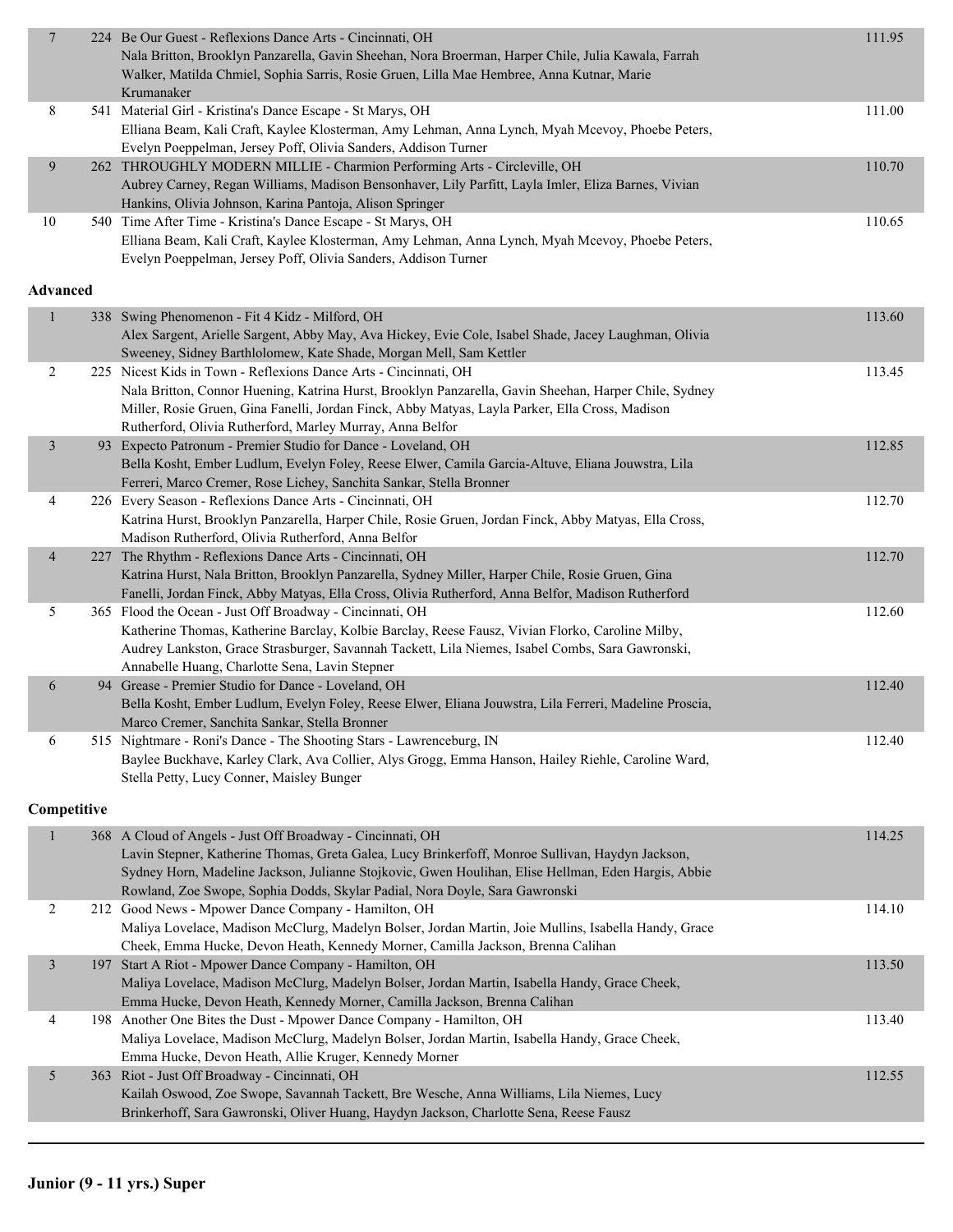|             | <b>Advanced</b> |  |                                                                                                     |  |        |
|-------------|-----------------|--|-----------------------------------------------------------------------------------------------------|--|--------|
|             |                 |  | 229 Bussin' - Reflexions Dance Arts - Cincinnati, OH                                                |  | 112.30 |
|             |                 |  | Harper Chile, Julia Kawala, Gavin Sheehan, Connor Huening, Brooklyn Panzarella, Nora Broerman,      |  |        |
|             |                 |  | Sydney Miller, Rachel Lazaroff, Matilda Chmiel, Xavier Sarris, Rosie Gruen, Lilla Mae Hembree, Gina |  |        |
|             |                 |  | Fanelli, Marie Krumanaker, Abby Matyas, Marley Murray, Layla Parker, Olivia Rutherford, Sophia      |  |        |
|             |                 |  | Sarris, Kate Parlin, Anna Belfor                                                                    |  |        |
| Competitive |                 |  |                                                                                                     |  |        |
|             |                 |  | 369 Ain't Nothing Wrong with It - Just Off Broadway - Cincinnati, OH                                |  | 115.35 |
|             |                 |  | Katherine Thomas, Katherine Barclay, Kolbie Barclay, Nora Doyle, Reese Fausz, Caroline Milby, Lila  |  |        |
|             |                 |  | Niemes, Isabel Combs, Sophia Dodds, Emerson Fraley, Greta Galea, Sara Gawronski, Eden Hargis,       |  |        |
|             |                 |  | Sydney Horn, Annabelle Huang, Oliver Huang, Madeline Jackson, Skylar Padial, Charlotte Sena, Saryn  |  |        |
|             |                 |  | Stepner, Abbie Rowland, Monroe Sullivan, Zoe Swope, Savannah Tackett, Lavin Stepner, Haydyn         |  |        |
|             |                 |  | Jackson, Monroe Sulllivan                                                                           |  |        |
|             |                 |  |                                                                                                     |  |        |

# **Teen (12 - 14 yrs.) Solo**

| Performance     |                                                                                                         |        |
|-----------------|---------------------------------------------------------------------------------------------------------|--------|
| 1               | 614 Legacy - Gallia - Meigs Performing Arts - Bidwell, OH<br>Halle Lewis                                | 114.50 |
| 2               | 895 Lotus Lily - Bing Yang Chinese Performing Arts Center - West Chester, OH<br>Victoria Niu            | 114.30 |
| $\overline{3}$  | 610 Applause - Gallia - Meigs Performing Arts - Bidwell, OH<br>Emmah McClure                            | 113.65 |
| 3               | 894 Wistful Fantasy - Bing Yang Chinese Performing Arts Center - West Chester, OH<br>Evelyn Ni          | 113.65 |
| 4               | 909 Grass in Water - Bing Yang Chinese Performing Arts Center - West Chester, OH<br>Claire Zhang        | 113.60 |
| 4               | 1009 Stepping In To Spring - Bing Yang Chinese Performing Arts Center - West Chester, OH<br>Vivian Tang | 113.60 |
| 5               | 427 Rescue - Miami Valley Dance Academy - Springboro, OH<br>Meera Khachane                              | 113.30 |
| 6               | 949 Wings - Cincy Dance Studio, LLC - Cincinnati, OH<br>Lexi Smith                                      | 112.95 |
| $\tau$          | 254 A NOTE TO GOD - Charmion Performing Arts - Circleville, OH<br>Karina Pantoja                        | 112.90 |
| 8               | 273 JE TE LAISSERAI - Charmion Performing Arts - Circleville, OH<br>Elize Thorp                         | 112.85 |
| 9               | 948 Tutti Frutti - Cincy Dance Studio, LLC - Cincinnati, OH<br>Chloe Kauffman                           | 112.80 |
| 10              | 311 Paint It Black - Live Gracefully Dance Studio - Xenia, OH<br>Kaleigh Welsh                          | 112.40 |
| <b>Advanced</b> |                                                                                                         |        |
| $\mathbf{1}$    | 826 Dawn of Faith - Just Off Broadway - Cincinnati, OH<br>Elise Hellman                                 | 87.00  |

|  | Elise Hellman                                            |       |
|--|----------------------------------------------------------|-------|
|  | 848 Believer - Just Off Broadway - Cincinnati, OH        | 86.75 |
|  | Nora Doyle                                               |       |
|  | 829 Madness - Just Off Broadway - Cincinnati, OH         | 86.25 |
|  | Abbie Rowland                                            |       |
|  | 146 Just One Dance - Traci Stone's Dance - Lexington, KY | 86.20 |
|  | Catherine Pierce                                         |       |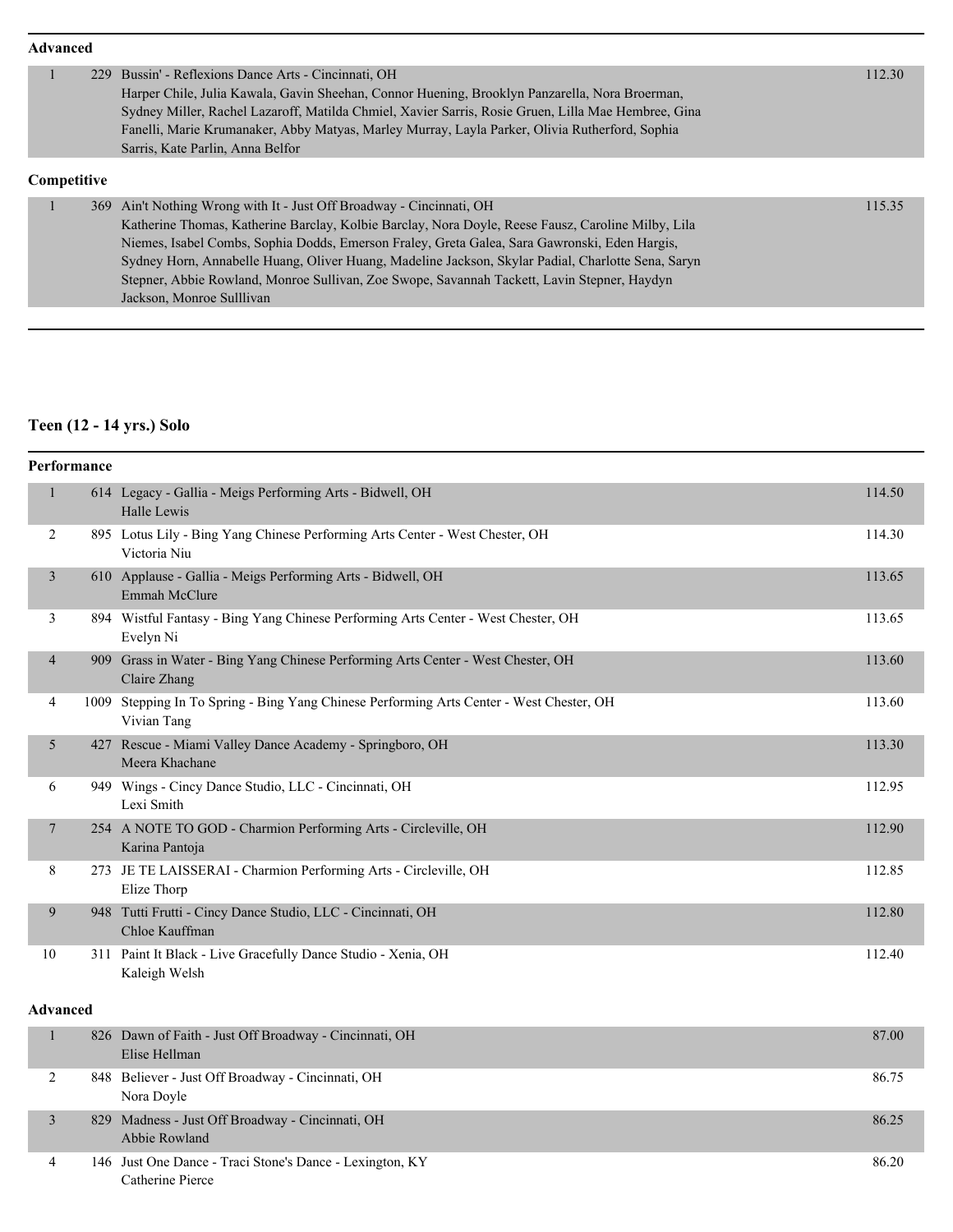| 4              | 841 Sledgehammer - Just Off Broadway - Cincinnati, OH<br>Gwen Houlihan                     | 86.20 |
|----------------|--------------------------------------------------------------------------------------------|-------|
| 5              | 349 Hey Pachuco - Fit 4 Kidz - Milford, OH<br><b>Stacey Underwood</b>                      | 86.15 |
| 6              | 837 Run Boy Run - Just Off Broadway - Cincinnati, OH<br>Morgan St Clair                    | 86.05 |
| 6              | 845 Wild Horses - Just Off Broadway - Cincinnati, OH<br>Madeline Jackson                   | 86.05 |
| 7              | 36 Dear Professor Thompson - Premier Studio for Dance - Loveland, OH<br>Izzy Clay          | 86.00 |
| 7              | 76 Locomotion - Premier Studio for Dance - Loveland, OH<br><b>Addison Foley</b>            | 86.00 |
| 8              | 650 The Girl in 14G - Reflexions Dance Arts - Cincinnati, OH<br>Maryn Warndorf             | 85.95 |
| 9              | 649 Mad Hatter - Reflexions Dance Arts - Cincinnati, OH<br>Marissa Walker                  | 85.90 |
| 9              | 958 Stronger Than I've Ever Been - Cincy Dance Studio, LLC - Cincinnati, OH<br>Eva Wallace | 85.90 |
| 10             | 835 How Rare and Beautiful - Just Off Broadway - Cincinnati, OH<br>Macy Shoemaker          | 85.80 |
| Competitive    |                                                                                            |       |
| $\mathbf{1}$   | 825 What Do You Feel Underground - Just Off Broadway - Cincinnati, OH<br>Riley Neugebauer  | 88.05 |
| $\overline{2}$ | 651 It All Began With a Burst - Reflexions Dance Arts - Cincinnati, OH<br>Mason Yauger     | 87.80 |
| 3              | 830 Tears of Sadness - Just Off Broadway - Cincinnati, OH<br>Haydyn Jackson                | 87.25 |
| 4              | 1104 My Immortal - Pinnell Dance Centre - Gahanna, OH<br>Kassidy Mishler                   | 87.15 |
| 5              | 67 Teen Spirit - Premier Studio for Dance - Loveland, OH<br>Sia Kadakia                    | 87.05 |
| 6              | 476 New Roles - Dance Connection - Hilliard, OH<br>Abby Starr                              | 87.00 |
| 7              | 840 The Beauty of Nothingness - Just Off Broadway - Cincinnati, OH<br>Monroe Sulllivan     | 86.90 |
| 8              | 182 Sharp Dressed - Rapture Dance Company - Independence, KY<br>Laney Stefanyak            | 86.80 |
| 8              | 400 Goliath - Just Off Broadway - Cincinnati, OH<br>Isabella Galea                         | 86.80 |
| 9              | 1106 Clean - Pinnell Dance Centre - Gahanna, OH<br>Layla Grady                             | 86.75 |
| 10             | 662 Another One Bites the Dust - Reflexions Dance Arts - Cincinnati, OH<br>Livie Woodruff  | 86.70 |
|                |                                                                                            |       |

# **Teen (12 - 14 yrs.) Duet/Trio**

| <b>Performance</b> |  |                                                                |       |  |
|--------------------|--|----------------------------------------------------------------|-------|--|
|                    |  | 450 Fever - Miami Valley Dance Academy - Springboro, OH        | 84.90 |  |
|                    |  | Emma Pethel, Elyana Heraldsen, Ellette Marcum                  |       |  |
|                    |  | 245 IT'S MY PARTY - Charmion Performing Arts - Circleville, OH | 84.45 |  |
|                    |  | Evie Rose, Karina Pantoja                                      |       |  |
|                    |  | 426 Hold On - Miami Valley Dance Academy - Springboro, OH      | 84.40 |  |
|                    |  | Meera Khachane, Joud El-Bash                                   |       |  |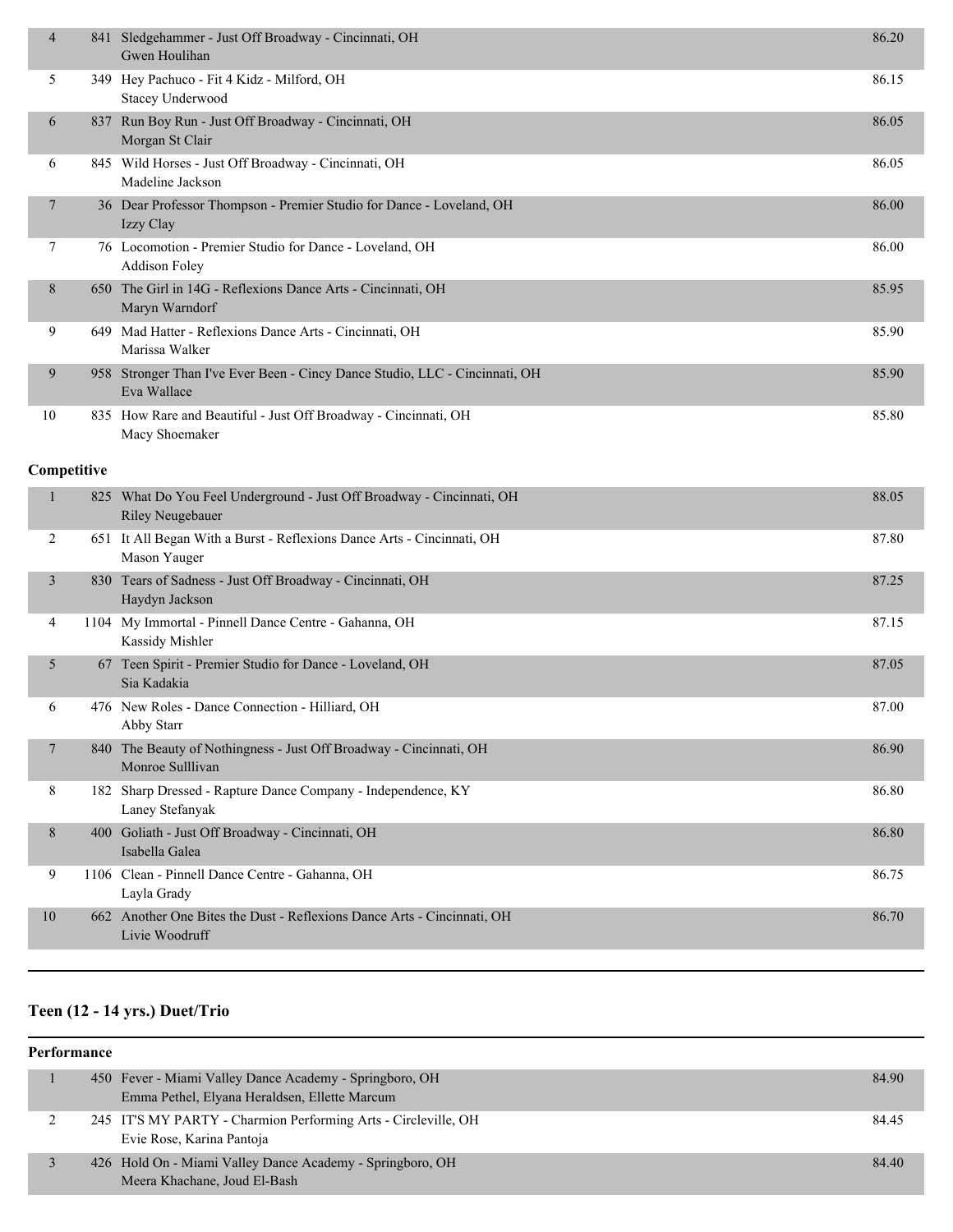| 4               |      | 250 BROWN EYED GIRL - Charmion Performing Arts - Circleville, OH<br>Joclyn Lane, Cierra Johnson                 | 83.55  |
|-----------------|------|-----------------------------------------------------------------------------------------------------------------|--------|
| 4               |      | 320 Train Wreck - Live Gracefully Dance Studio - Xenia, OH<br>Sidney Guyton, Leah Hammond                       | 83.55  |
| 4               |      | 507 I'm a Believer - Ohio River Dance - Chesire, OH<br>Audreanna Reed, Julia Neal, Hannah Deem                  | 83.55  |
| 5               |      | 277 BRAVE - Charmion Performing Arts - Circleville, OH<br>Vivian Hankins, Olivia Johnson                        | 83.45  |
| 6               |      | 510 Beetlejuice - Ohio River Dance - Chesire, OH<br>Julia Neal, Audreanna Reed                                  | 83.35  |
| 7               |      | 278 9 to 5 - Charmion Performing Arts - Circleville, OH<br>Madison Bensonhaver, Karina Pantoja                  | 83.25  |
| <b>Advanced</b> |      |                                                                                                                 |        |
| $\mathbf{1}$    |      | 579 Eet - Cincinnati Hills Christian Academy - Cincinnati, OH<br>Emma Gick-Baker, Natalie Wickler               | 115.05 |
| 2               |      | 520 Hold On - Roni's Dance - The Shooting Stars - Lawrenceburg, IN<br>Josie Prifogle, Ella Saylor               | 114.80 |
| 3               |      | 81 Don't Forget About Me - Premier Studio for Dance - Loveland, OH<br>Isabella Foley, Izzy Clay                 | 114.55 |
| 4               |      | 322 Rival - Live Gracefully Dance Studio - Xenia, OH<br>Bailey Law, Trinity Wiley                               | 114.40 |
| 5               |      | 72 We are Ghosts - Premier Studio for Dance - Loveland, OH<br>Isabella Foley, Sienna Maltz                      | 114.35 |
| 5               |      | 528 Power - Roni's Dance - The Shooting Stars - Lawrenceburg, IN<br>Alahna Beinkemper, Alyssa Riehle            | 114.35 |
| 6               |      | 176 Could - Rapture Dance Company - Independence, KY<br>Sarah McIntosh, Solana Underwood                        | 113.95 |
| 7               |      | 488 For The Longest Time - Dance Connection - Hilliard, OH<br>Sydney Thomas, Jillian Budai, Kylie Wedemeyer     | 113.90 |
| 8               |      | 352 Find Your Wings - Fit 4 Kidz - Milford, OH<br>Sydney Bartholomew, Evie Cole                                 | 113.75 |
| 9               |      | 748 Missy Mix - Drake Dance Academy - New Albany, IN<br>Averie Thornton, Daici Alexander                        | 113.25 |
| 10              | 1017 | Toxic - Caliber Dance Company - North Royalton, OH<br>Emaleah Timko, Emma Conway                                | 113.20 |
| Competitive     |      |                                                                                                                 |        |
| $\mathbf{1}$    |      | 52 Say My Name - Premier Studio for Dance - Loveland, OH<br>Parker Rush, Sydney Craig                           | 87.00  |
| 2               |      | 475 Rollin' In The Deep - Dance Connection - Hilliard, OH<br>Reagan Fullenkamp, Hila Burnham, Abby Starr        | 86.90  |
| $\overline{2}$  |      | 653 Dear Mom - Reflexions Dance Arts - Cincinnati, OH<br>Mason Yauger, Madelyn Yauger                           | 86.90  |
| 3               |      | 652 Carry You - Reflexions Dance Arts - Cincinnati, OH<br>Cassidy Gilmore, Madelyn Yauger                       | 86.80  |
| 4               |      | 561 Mermaid - Cincinnati Hills Christian Academy - Cincinnati, OH<br>Brooklyn Tapp, Caroline Blair              | 86.40  |
| 5               |      | 1018 I Wanna Dance With Somebody - Caliber Dance Company - North Royalton, OH<br>Aurora Robinson, Emaleah Timko | 86.30  |
| 6               |      | 73 The Lake - Premier Studio for Dance - Loveland, OH<br>Melanie Anastasia, Maddie Huhn                         | 86.05  |

6 172 Home To You - Rapture Dance Company - Independence, KY 86.05

7 82 Yes I Can - Premier Studio for Dance - Loveland, OH 85.80

Rosalind Sexten, Ryann Stanton, Lilah Rowe

Izzy Clay, Susannah Jouwstra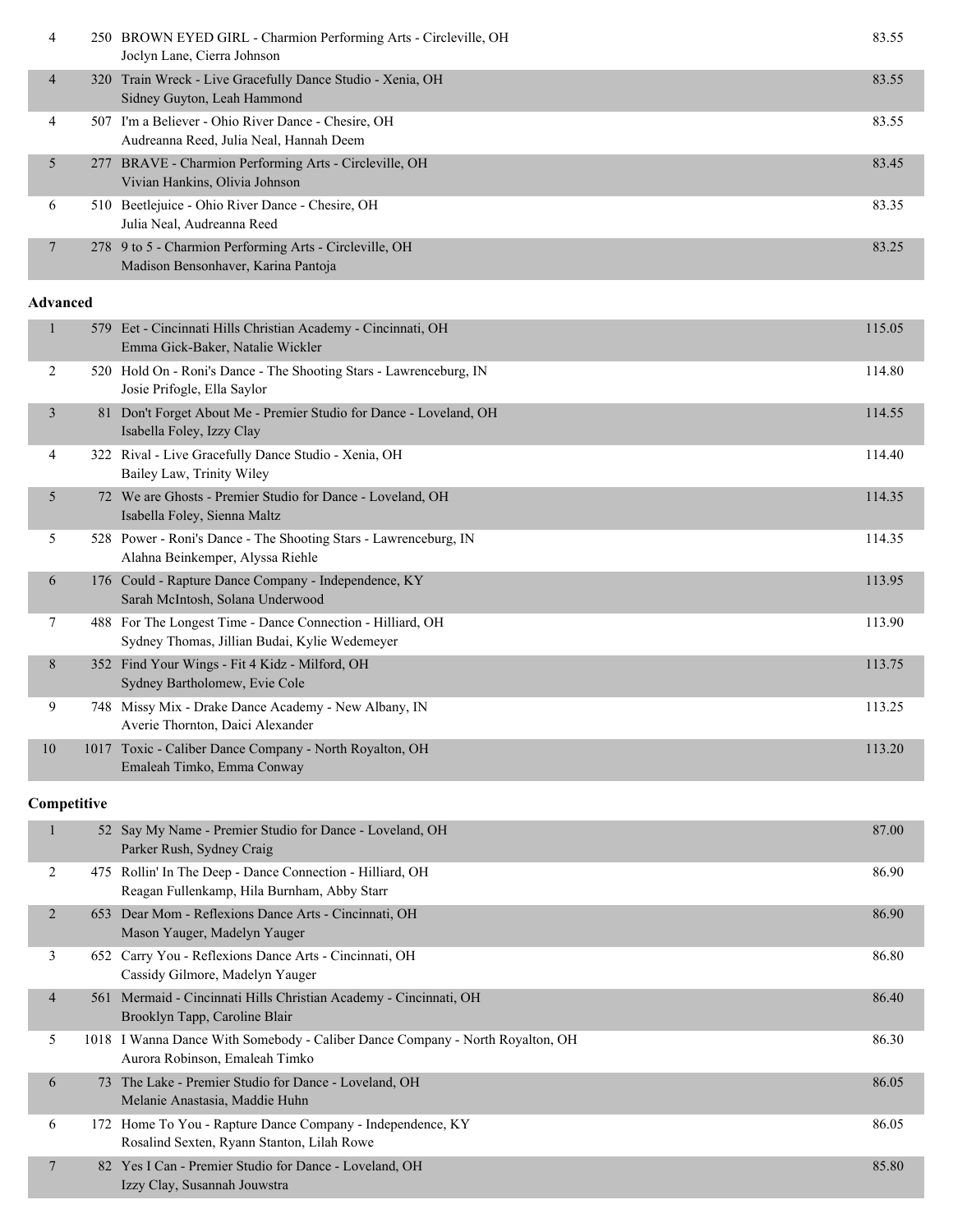|     | 834 Soldier - Just Off Broadway - Cincinnati, OH<br>Delani Higgins, Ella Cunningham                         | 85.65 |
|-----|-------------------------------------------------------------------------------------------------------------|-------|
|     | 586 Moses Supposes - Cincinnati Hills Christian Academy - Cincinnati, OH<br>Kaitlyn Comstock, Emma Figliola | 85.55 |
| -10 | 470 Womanizer - Dance Connection - Hilliard, OH<br>Frankie Hermosilla, Molly Caito                          | 85.45 |

# **Teen (12 - 14 yrs.) Small**

|                 | Performance |                                                                                                                                                                                                           |        |
|-----------------|-------------|-----------------------------------------------------------------------------------------------------------------------------------------------------------------------------------------------------------|--------|
| 1               |             | 907 Ink - Bing Yang Chinese Performing Arts Center - West Chester, OH<br>Chloe Lu, Michelle Li, XInshu Yue, Chanel Chen, Hannah Lin                                                                       | 114.55 |
| $\overline{2}$  |             | 617 Time For Tea - Gallia - Meigs Performing Arts - Bidwell, OH<br>Emmah McClure, Halle Lewis, Lorena Kennedy, Kennedy Fellure, Reba Williams                                                             | 113.55 |
| $\mathfrak{Z}$  |             | 449 Pretty Enough - Miami Valley Dance Academy - Springboro, OH<br>Meera Khachane, Elaina Turner, Joud El-Bash, Aarya Sagvekar                                                                            | 112.85 |
| 4               |             | 102 A Little Party - Premier Studio for Dance - Loveland, OH<br>Rylan Chamberlain, Jenna Clark, Megan Rutz, Sophie Slone                                                                                  | 112.75 |
| 5               |             | 103 Battlefield - Premier Studio for Dance - Loveland, OH<br>Jenna Clark, Aubrey Hawks, Keira Kuznar, Sophie Slone, Megan Rutz                                                                            | 112.70 |
| 5               |             | 545 Higher Ground - Kristina's Dance Escape - St Marys, OH<br>Monica Hemmelgarn, Jana Pohlman, Kayah Montague, Chloe Christopher, Caitlin Liette, Avery<br>Dieringer, Averie Ibarra, Reelyn Montague      | 112.70 |
| 6               |             | 543 Battlefield - Kristina's Dance Escape - St Marys, OH<br>Monica Hemmelgarn, Jana Pohlman, Kayah Montague, Chloe Christopher, Caitlin Liette, Avery<br>Dieringer, Averie Ibarra, Reelyn Montague        | 112.60 |
| $\tau$          |             | 448 Queen B - Miami Valley Dance Academy - Springboro, OH<br>Meera Khachane, Joud El-Bash, Elaina Turner, Aarya Sagvekar                                                                                  | 112.45 |
| 8               |             | 544 Am I Wrong - Kristina's Dance Escape - St Marys, OH<br>Monica Hemmelgarn, Jana Pohlman, Kayah Montague, Chloe Christopher, Caitlin Liette, Avery<br>Dieringer, Averie Ibarra, Reelyn Montague         | 112.25 |
| 9               |             | 496 85 - Dance Connection - Hilliard, OH<br>Kendall Finnegan, Kylie Wedemeyer, Megan Taylor, Megan Oles                                                                                                   | 112.15 |
| $10\,$          |             | 29 Start A War - Bradford Academy of Dance - Mount Vernon, OH<br>Aubrey Holloway, Bella Berry, Vivian Holloway, Alli Sekavec, Madisyn Smith, Arianna Coontz                                               | 111.85 |
| <b>Advanced</b> |             |                                                                                                                                                                                                           |        |
| 1               |             | 904 Blossoming Orchids - Bing Yang Chinese Performing Arts Center - West Chester, OH<br>Sophia Y Liu, Sophia Liu, Eileen Fan, Ellen Zhang, Julia Zhu, Katie Wang, Evelyn Ni, Victoria Niu,<br>Vivian Tang | 116.10 |
| 2               |             | 355 Crazy Swing - Fit 4 Kidz - Milford, OH<br>Stacey Underwood, Molly Fisher, Maria Shade, Karlyn Wettengel                                                                                               | 115.65 |
| $\mathfrak{Z}$  |             | 134 Omigod You Guys - Traci Stone's Dance - Lexington, KY<br>Stori Hall, Carrie Hayden, Delaney Johnson, Ava Mullannix, Claire Larmour, Catherine Pierce, Avery<br>Kennedy                                | 115.45 |
| 4               |             | 961 It's Easy - Cincy Dance Studio, LLC - Cincinnati, OH<br>Emma Schulte, Paige Graham, Natalie Cathey, Mattie Waltz, Michaela Atkinson, KK Onthank, Jackie<br>Kahn, Gabriella Chin, Eva Wallace          | 115.40 |
| 5               |             | 130 Another One Bites The Dust - Traci Stone's Dance - Lexington, KY<br>Reagan Hash, Stori Hall, Maddie Lester, Claire Blandford, Delaney Johnson, Claire Larmour, Avery<br>Kennedy, Kaya Berry           | 115.05 |
| 6               |             | 764 Escalate - In the Spotlight School of Creative Dance - Charleston, WV<br>Edyn Schoettker, Madeline Hartman, Sophie Frame, Abby Cox, Jelina Lopez, Piper Cole                                          | 115.00 |
| $\overline{7}$  |             | 106 Read All About It - Premier Studio for Dance - Loveland, OH<br>Addison Foley, Chloe Krebs, Sienna Maltz, Isabella Trego                                                                               | 114.90 |
| 7               |             | 371 Head Above Water - Just Off Broadway - Cincinnati, OH<br>Katherine Barclay, Isabel Combs, Emerson Fraley, Saryn Stepner, Abbie Rowland                                                                | 114.90 |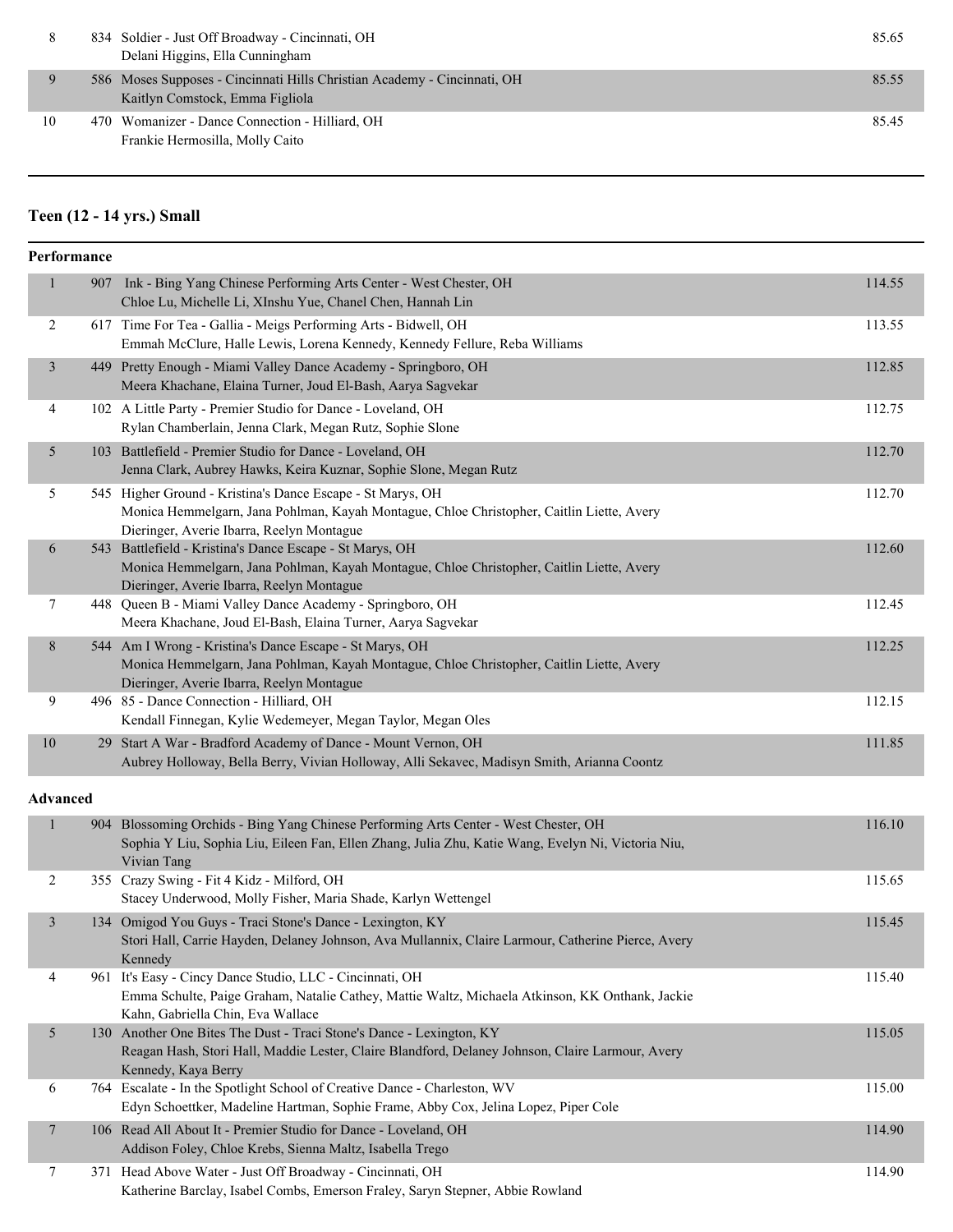| $\boldsymbol{7}$ | 763 Red - In the Spotlight School of Creative Dance - Charleston, WV<br>Edyn Schoettker, Madeline Hartman, Sophie Frame, Jelina Lopez, Abby Cox, Piper Cole                                                        | 114.90 |
|------------------|--------------------------------------------------------------------------------------------------------------------------------------------------------------------------------------------------------------------|--------|
| 8                | 376 Funkytown - Just Off Broadway - Cincinnati, OH<br>Eden Hargis, Sydney Horn, Madeline Jackson, Skylar Padial, Saryn Stepner                                                                                     | 114.75 |
| $\,8$            | 514 Copa Cabana - Roni's Dance - The Shooting Stars - Lawrenceburg, IN<br>Zoe Keil, Madison Terrill, Caly Grogg, Kate Prifogle, Josie Prifogle, Ella Saylor, Alyssa Riehle, Alahna<br>Beinkemper                   | 114.75 |
| 8                | 516 Hope - Roni's Dance - The Shooting Stars - Lawrenceburg, IN<br>Zoe Keil, Madison Terrill, Caly Grogg, Josie Prifogle, Alyssa Riehle, Alahna Beinkemper                                                         | 114.75 |
| 9                | 759 Way Down We Go - In the Spotlight School of Creative Dance - Charleston, WV<br>Edyn Schoettker, Madeline Hartman, Sophie Frame, Abby Cox, Jelina Lopez, Piper Cole                                             | 114.55 |
| $10\,$           | 370 5 Months - Just Off Broadway - Cincinnati, OH<br>Katherine Barclay, Caroline Milby, Isabel Combs, Athena Evans, Emerson Fraley                                                                                 | 114.45 |
| Competitive      |                                                                                                                                                                                                                    |        |
| $\mathbf{1}$     | 373 Roses - Just Off Broadway - Cincinnati, OH<br>Riley Neugebauer, Ava Cassidy, Piper Conner, Tabbi Courts, Braylan Enscoe, Haydyn Jackson, Isabella<br>Shearer, Mikaela White, Sydney Dodds                      | 116.90 |
| $\overline{c}$   | 372 Shunned - Just Off Broadway - Cincinnati, OH<br>Riley Neugebauer, Piper Conner, Tabbi Courts, Sydney Dodds, Isabella Galea, Hannah Herbert, Macy<br>Shoemaker, Morgan St Clair, Monroe Sulllivan               | 116.65 |
| $\mathfrak{Z}$   | 215 Body - Mpower Dance Company - Hamilton, OH<br>Makayla Bolser, Lucy Mullenix, Emma Schroer, Payton Hansel, Lyla Roy, Allie Kruger                                                                               | 116.60 |
| 4                | 379 Hometown Glory - Just Off Broadway - Cincinnati, OH<br>Kyleigh Sandker, Ciaran Sapelli, Sydney Dodds, Athena Evans, Isabella Galea, Delani Higgins, Macy<br>Shoemaker, Morgan St Clair                         | 116.50 |
| 5                | 105 Hello - Premier Studio for Dance - Loveland, OH<br>Audrey Taylor, Ella Nusbaum, Izzy Clay, Maddie Huhn, Parker Rush, Sia Kadakia, Sydney Craig                                                                 | 116.30 |
| 5                | 214 Trouble - Mpower Dance Company - Hamilton, OH<br>Payton Hansel, Maliya Lovelace, Madelyn Bolser, Lyla Roy, Jordan Martin, Joie Mullins, Grace Cheek,<br>Devon Heath, Allie Kruger                              | 116.30 |
| 6                | 236 Farther Than The Sun - Reflexions Dance Arts - Cincinnati, OH<br>Avery Miller, Sophia Colley, Cassidy Gilmore, Mason Yauger, Madelyn Yauger                                                                    | 116.00 |
| 6                | 237 Knock on Wood - Reflexions Dance Arts - Cincinnati, OH<br>Livie Woodruff, Avery Miller, Taylor Patrick, Madelyn Yauger, Mason Yauger                                                                           | 116.00 |
| $\overline{7}$   | 213 Demons - Mpower Dance Company - Hamilton, OH<br>Payton Hansel, Madison McClurg, Madelyn Bolser, Lyla Malcom, Lyla Roy, Allie Kruger                                                                            | 115.80 |
| 7                | 566 Via Dolorosa - Cincinnati Hills Christian Academy - Cincinnati, OH<br>Brooklyn Tapp, Caroline Blair, Claire Fancett, Isabelle Ballish, Kaitlyn Comstock, Lorena Schardong,<br>Uma Georgeton, Alexis Achterberg | 115.80 |
| 8                | 375 All She Wants To Do Is Dance - Just Off Broadway - Cincinnati, OH<br>Julianne Stojkovic, Ella Cunningham, Elise Hellman, Hannah Herbert, Delani Higgins, Gwen Houlihan,<br>Macy Shoemaker, Morgan St Clair     | 115.75 |
| 9                | 199 I Hear A Symphony - Mpower Dance Company - Hamilton, OH<br>Payton Hansel, Maliya Lovelace, Lyla Malcom, Lyla Roy, Joie Mullins                                                                                 | 115.55 |
| $\boldsymbol{9}$ | 800 Anne Frank - Just Off Broadway - Cincinnati, OH<br>Ella Cunningham, Greta Galea, Elise Hellman, Sydney Horn, Gwen Houlihan, Skylar Padial, Julianne<br>Stojkovic, Eden Hargis                                  | 115.55 |
| $10\,$           | 100 Waves - Premier Studio for Dance - Loveland, OH<br>Izzy Clay, Addison Foley, Isabella Foley, Ali Frisby, Susannah Jouwstra, Sienna Maltz, Samantha Moss                                                        | 115.35 |
| $10\,$           | 111 Trainwreck - Premier Studio for Dance - Loveland, OH<br>Susannah Jouwstra, Ella Nusbaum, Izzy Clay, Maddie Huhn, Parker Rush, Kenzie Binkley, Madeline<br>Nusbaum, Isabella Foley                              | 115.35 |
|                  |                                                                                                                                                                                                                    |        |

# **Teen (12 - 14 yrs.) Large**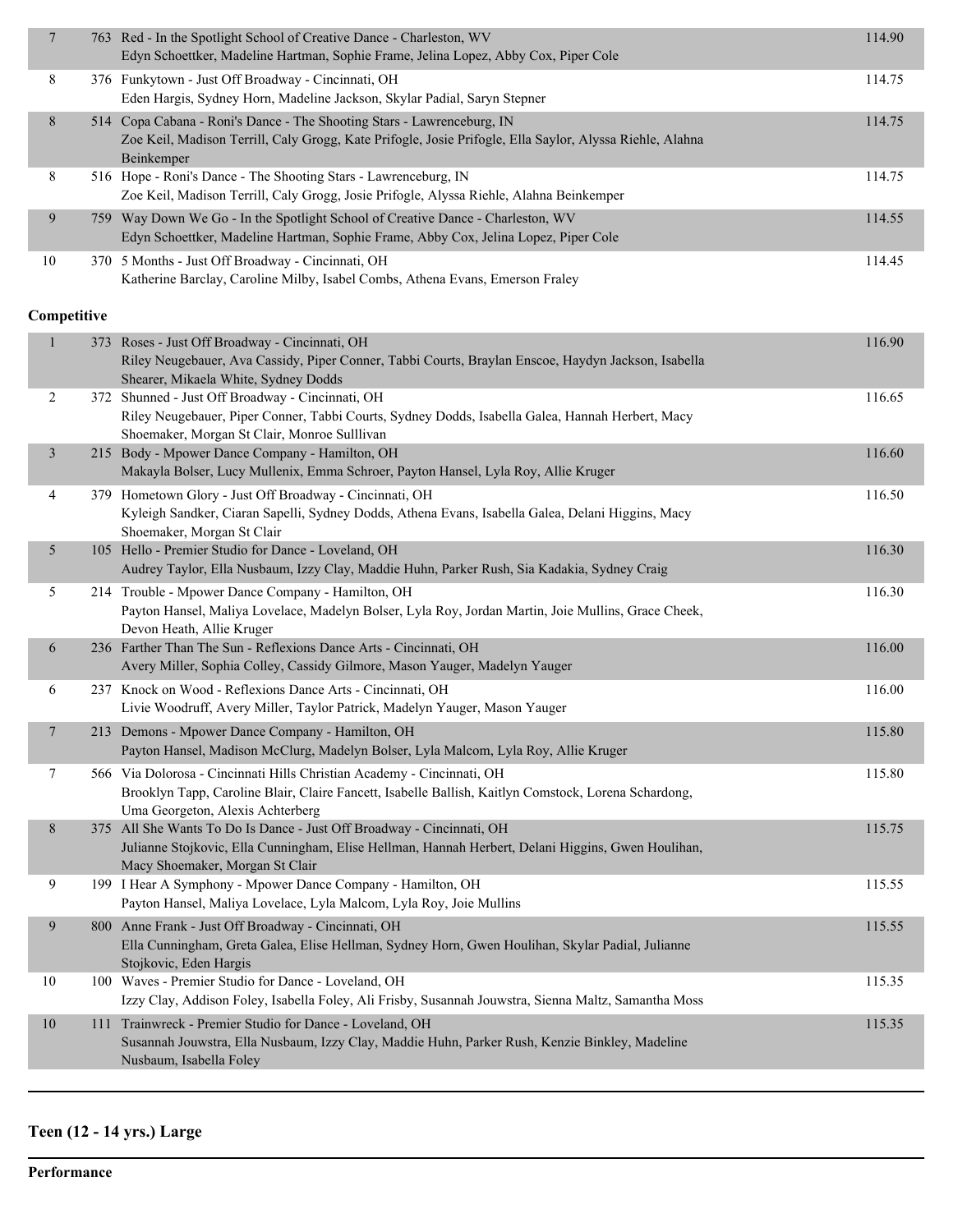| $\mathbf{1}$             |             | 404 Finesse - Center Stage Studio - Grayson, KY<br>Holly Moreno, Hallie Hazlett, Annika Russell, Emily Ledford, Averi Wilson, Abigail Wright, Kenlee<br>Hall, Kendall Brammell, Tessa Goble, Sterling Coleman, Madison Barker, Cora Burton, Ashley Moreno                                                                                                            | 112.75 |
|--------------------------|-------------|----------------------------------------------------------------------------------------------------------------------------------------------------------------------------------------------------------------------------------------------------------------------------------------------------------------------------------------------------------------------|--------|
|                          | Advanced    |                                                                                                                                                                                                                                                                                                                                                                      |        |
| $\mathbf{1}$             |             | 906 Silk & Ink - Bing Yang Chinese Performing Arts Center - West Chester, OH<br>Sophia Liu, Claire Zhang, Eileen Fan, Ellen Zhang, Julia Zhu, Katie Wang, Evelyn Ni, Victoria Niu,<br>Vivian Tang, Sophia Y Liu                                                                                                                                                      | 116.75 |
| 2                        |             | 905 Jasmine Flowers - Bing Yang Chinese Performing Arts Center - West Chester, OH<br>Sophia Liu, Claire Zhang, Eileen Fan, Ellen Zhang, Julia Zhu, Katie Wang, Evelyn Ni, Victoria Niu,<br>Vivian Tang, Eleni Ni, Sophia Y Liu                                                                                                                                       | 116.65 |
| $\mathfrak{Z}$           |             | 902 Young Scholars - Bing Yang Chinese Performing Arts Center - West Chester, OH<br>Sophia Liu, Claire Zhang, Eileen Fan, Ellen Zhang, Julia Zhu, Katie Wang, Evelyn Ni, Victoria Niu,<br>Vivian Tang, Sophia Y Liu                                                                                                                                                  | 116.15 |
| 4                        |             | 903 Sacred Tibetan Waters - Bing Yang Chinese Performing Arts Center - West Chester, OH<br>Vivian Tang, Sophia Liu, Claire Zhang, Eileen Fan, Ellen Zhang, Evelyn Ni, Victoria Niu, Jessica Pea,<br>Eleni Ni, Sophia Y Liu                                                                                                                                           | 116.10 |
| 5                        |             | 337 Mirage - Fit 4 Kidz - Milford, OH<br>Layla Ferrara, Maura Dammarell, Gabriella Keller, Sophie Klodell, Allie Rupert, Audrey Schaefer, Anna<br>Tipton, Chanell VonBargen, Luna Vonderbrink, Justin Mell                                                                                                                                                           | 116.05 |
| 6                        |             | 953 Someone In The Crowd - Cincy Dance Studio, LLC - Cincinnati, OH<br>Emma Schulte, Rory Bradley, Paige Graham, Natalie Cathey, Mattie Waltz, Izzy Edmondson, Ella<br>Schulte, Olivia Feichtner, Michaela Atkinson, KK Onthank, Jackie Kahn, Gabriella Chin, Eva Lowry, Eva<br>Wallace                                                                              | 115.90 |
| $\overline{\phantom{a}}$ |             | 960 Aye Caramba - Cincy Dance Studio, LLC - Cincinnati, OH<br>Paige Graham, Natalie Cathey, Mattie Waltz, Olivia Feichtner, Michaela Atkinson, KK Onthank, Jackie<br>Kahn, Gabriella Chin, Eva Lowry, Eva Wallace                                                                                                                                                    | 114.45 |
| $8\,$                    |             | 758 Never Letting Go - In the Spotlight School of Creative Dance - Charleston, WV<br>Addie Halstead, Harper Chapman, Piper Cole, Aubree Wriston, Eliyah Ervin, Ryliegh Jackson, Jelina<br>Lopez, Sagrada Lopez, Emmalee Patterson, Madeline Hartman, Sophie Frame, Edyn Schoettker, Abby<br>Cox                                                                      | 114.40 |
| 9                        |             | 125 Do What I Do - Traci Stone's Dance - Lexington, KY<br>Ava Mullannix, Charlotte White, Claire Larmour, Claire Blandford, Delaney Johnson, Catherine Pierce,<br>Ellie Jenkins, Ava Fluharty, Madison Leddy, Makayla Pratt                                                                                                                                          | 114.20 |
|                          | Competitive |                                                                                                                                                                                                                                                                                                                                                                      |        |
| $\mathbf{1}$             |             | 217 Trauma - Mpower Dance Company - Hamilton, OH<br>Mia Hinkle, Makayla Bolser, Lucy Mullenix, Keira Ming, Josie Clay, Gracelyn Eberwine, Emma Schroer,<br>Abby Ireland, Payton Hansel, Lyla Roy, Joie Mullins, Jaiden Polly, Lyla Malcom                                                                                                                            | 117.20 |
| 2                        |             | 201 Lazarus - Mpower Dance Company - Hamilton, OH<br>Mia Hinkle, Makayla Bolser, Lucy Mullenix, Keira Ming, Josie Clay, Jaiden Polly, Gracelyn Eberwine,<br>Emma Schroer, Emily Oplinger, Abby Ireland, Payton Hansel, Lyla Malcom, Lyla Roy, Joie Mullins                                                                                                           | 116.95 |
| $\overline{2}$           |             | 234 Half Light - Reflexions Dance Arts - Cincinnati, OH<br>Riley Lambert, Ryann Taylor, Abby VanderBrink, Livie Woodruff, Sophia Colley, Cassidy Gilmore,<br>Avery Miller, Marissa Walker, Paiton Anthony, Catie Huening, Julia McGrath, Daniela Rodriguez,<br>Isabelle Scott, Madelyn Yauger, Mason Yauger, Katrina Hurst                                           | 116.95 |
| 3                        |             | 109 Go To Work - Premier Studio for Dance - Loveland, OH<br>Kenzie Binkley, Nina Griffiths, Susannah Jouwstra, Audrey Taylor, Chloe Krebs, Ella Nusbaum, Emma<br>Rudnicki, Izzy Clay, Jordan Staubitz, Maddie Huhn, Parker Rush, Samantha Moss, Sia Kadakia, Sydney<br>Craig                                                                                         | 116.65 |
| $\overline{4}$           |             | 200 Technologic - Mpower Dance Company - Hamilton, OH<br>Mia Hinkle, Makenzie Kelly, Makayla Bolser, Keira Ming, Josie Clay, Jaiden Polly, Gracelyn Eberwine,<br>Emma Schroer, Emily Oplinger, Payton Hansel, Lyla Roy, Joie Mullins, Jordan Martin                                                                                                                  | 116.55 |
| 5                        |             | 107 Exile - Premier Studio for Dance - Loveland, OH<br>Susannah Jouwstra, Melanie Anastasia, Kenzie Binkley, Izzy Clay, Sydney Craig, Nina Griffiths,<br>Madeline Nusbaum, Sia Kadakia, Chloe Krebs, Ella Nusbaum, Maddie Huhn, Parker Rush, Audrey<br>Taylor                                                                                                        | 116.50 |
| 6                        |             | 232 Waving Through a Window - Reflexions Dance Arts - Cincinnati, OH<br>Livie Woodruff, Riley Lambert, Ryann Taylor, Abby VanderBrink, Avery Miller, Marissa Walker, Sophia<br>Colley, Cassidy Gilmore, Maryn Warndorf, Ella Cross, Catie Huening, Julia McGrath, Taylor Patrick,<br>Daniela Rodriguez, Isabelle Scott, Madelyn Yauger, Mason Yauger, Paiton Anthony | 116.45 |
| 7                        |             | 233 Moulin Rouge - Reflexions Dance Arts - Cincinnati, OH                                                                                                                                                                                                                                                                                                            | 116.40 |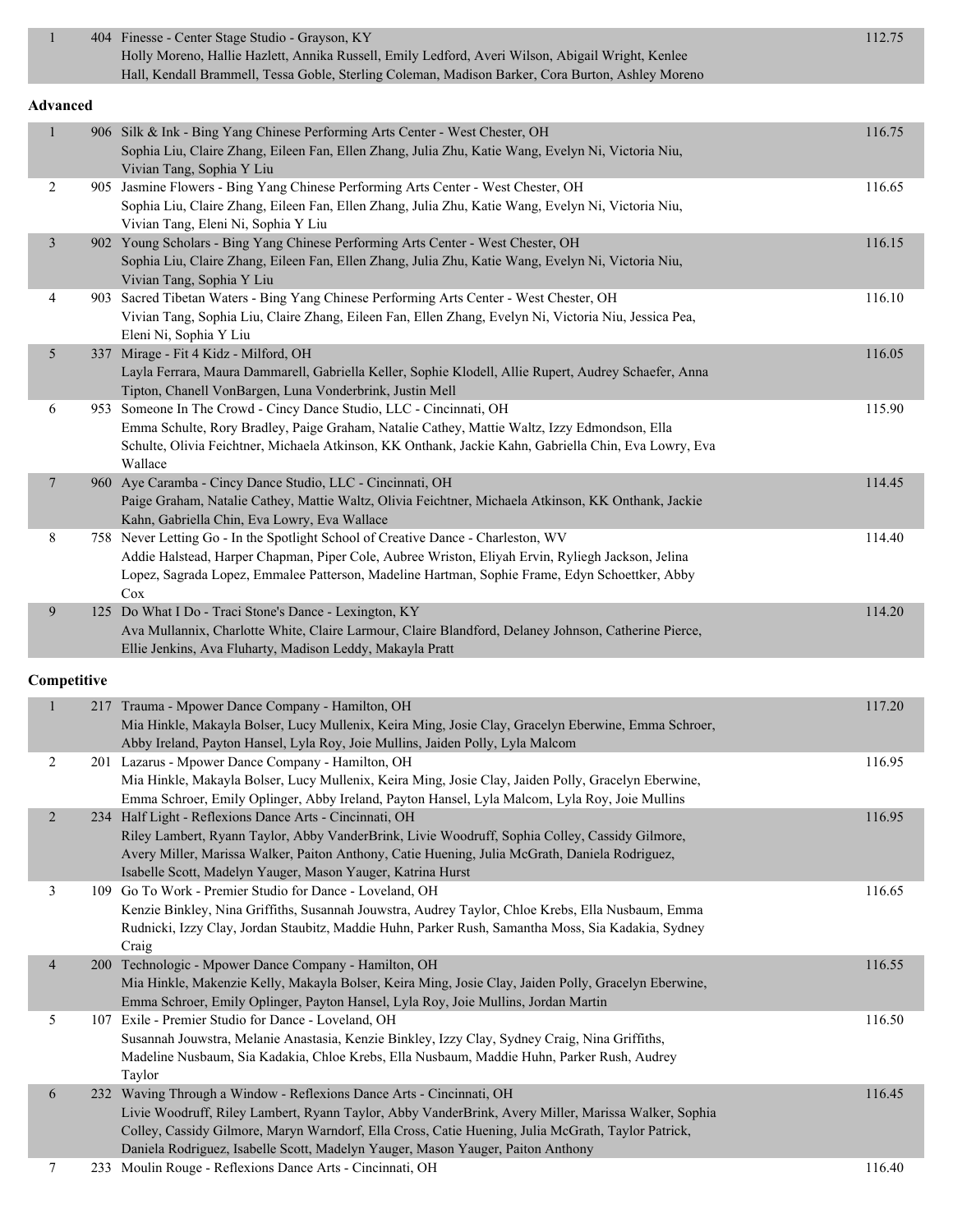|    | Riley Lambert, Ryann Taylor, Abby VanderBrink, Livie Woodruff, Avery Miller, Paiton Anthony, Sophia  |        |
|----|------------------------------------------------------------------------------------------------------|--------|
|    | Colley, Cassidy Gilmore, Maryn Warndorf, Marissa Walker, Ella Cross, Catie Huening, Julia McGrath,   |        |
|    | Taylor Patrick, Daniela Rodriguez, Madison Rutherford, Isabelle Scott, Madelyn Yauger, Mason Yauger  |        |
| 8  | 374 Forget About the Boy - Just Off Broadway - Cincinnati, OH                                        | 116.15 |
|    | Isabel Combs, Nora Doyle, Ella Cunningham, Athena Evans, Emerson Fraley, Eden Hargis, Delani         |        |
|    | Higgins, Sydney Horn, Madeline Jackson, Skylar Padial, Macy Shoemaker, Saryn Stepner, Abbie          |        |
|    | Rowland, Ava Cassidy                                                                                 |        |
| 9  | 110 Clap Clap - Premier Studio for Dance - Loveland, OH                                              | 115.65 |
|    | Kenzie Binkley, Madeline Nusbaum, Nina Griffiths, Susannah Jouwstra, Audrey Taylor, Ella Nusbaum,    |        |
|    | Izzy Clay, Maddie Huhn, Melanie Anastasia, Parker Rush, Sia Kadakia, Sydney Craig                    |        |
| 10 | 491 L.O.V.E. - Dance Connection - Hilliard, OH                                                       | 115.40 |
|    | Olivia LaSusa, Maggie Ray, Addison Clipson, Emma Piper, Taylor Cunningham, Frankie Hermosilla,       |        |
|    | Bailey Pridemore, Harper Rachuba, Bryn Bunnell, Madison Schleppi, Audrina Zweering, Claire Presnell, |        |
|    | Jillian Budai                                                                                        |        |
|    |                                                                                                      |        |

# **Teen (12 - 14 yrs.) Super**

| <b>Advanced</b>  |     |                                                                                                                                                                                                                                                                                                                                                                                                                                                                    |        |
|------------------|-----|--------------------------------------------------------------------------------------------------------------------------------------------------------------------------------------------------------------------------------------------------------------------------------------------------------------------------------------------------------------------------------------------------------------------------------------------------------------------|--------|
| $\mathbf{1}$     |     | 547 I'm On Fire - Kristina's Dance Escape - St Marys, OH<br>Sophie Oleyar, Kayah Montague, Elle Craft, Chloe Christopher, Cami Langenkamp, Caitlin Liette, Avery<br>Dieringer, Averie Ibarra, Ava Botkin, Reelyn Montague, Myah Mcevoy, Kaylee Klosterman, Kali Craft,<br>Jersey Poff, Elliana Beam, Zoey Miller, Zoey Goettemoeller, Monica Hemmelgarn, Molly Sandberg, Lily<br>Oleyar, Kadance Blockberger, Phoebe Peters                                        | 114.50 |
| 2<br>Competitive |     | 1044 Wonderful - Centre Academy - Maysville, KY<br>Kaylee Helbling, Ella Jones, Hadleigh Childers, MacKenzie Laws, Emily Melton, Madelyn Wells, Nykala<br>Ziegler, Kylie Alexander, Masdison Martin, Taylin Boone, Jemma Tuel, Evaleigh Howard, Nova Fryman,<br>Maddie Stanfield, Laynee Hamilton, Ella Seip, Anna Kidd, Arriona Sartin, Kinley Rushmeyer, Sierra<br>Polley, Reese Burton                                                                          | 113.25 |
|                  |     | 235 Power and Corruption - Reflexions Dance Arts - Cincinnati, OH<br>Nala Britton, Avery Miller, Livie Woodruff, Katrina Hurst, Riley Lambert, Ryann Taylor, Abby<br>VanderBrink, Marissa Walker, Sophia Colley, Cassidy Gilmore, Maryn Warndorf, Jordan Finck, Ella<br>Cross, Catie Huening, Julia McGrath, Taylor Patrick, Daniela Rodriguez, Isabelle Scott, Madelyn Yauger,<br>Mason Yauger, Paiton Anthony                                                    | 116.80 |
| 2                | 159 | Seven - Rapture Dance Company - Independence, KY<br>Abigail Kohler, Olivia Kohler, Sophia Ramundo, Rylee Ross, Mckenzie Kocher, Norah Mayes, Sarah<br>McIntosh, Jude Williams, Rosalind Sexten, Laney Stefanyak, Solana Underwood, Julia Farrell, Karlee<br>Kremer, Jadyn Smith, Ryann Stanton, Skylar Starns, Maggie Taylor, Elena Ziegler, Tiffany McIntosh,<br>Katie Deshler, Aziza Forgiel, Morgan Lewis, Payton Lovell, Lilah Rowe, Mia Shrout, Lillien Tharp | 116.20 |

#### **Teen (12 - 14 yrs.) Production**

| Performance |  |                                                                                                        |        |  |
|-------------|--|--------------------------------------------------------------------------------------------------------|--------|--|
|             |  | 546 Let's Get Loud - Kristina's Dance Escape - St Marys, OH                                            | 114.60 |  |
|             |  | Zoey Miller, Monica Hemmelgarn, Lily Oleyar, Kadance Blockberger, Elizabeth Ackroyd, Sophie Oleyar,    |        |  |
|             |  | Phoebe Peters, Kayah Montague, Evelyn Poeppelman, Elle Craft, Chloe Christopher, Caitlin Liette, Avery |        |  |
|             |  | Dieringer, Averie Ibarra, Ava Botkin, Reelyn Montague, Olivia Sanders, Myah Mcevoy, Kaylee             |        |  |
|             |  | Klosterman, Kali Craft, Elliana Beam, Addison Turner                                                   |        |  |
| Advanced    |  |                                                                                                        |        |  |

1 517 Trip to Oz - Roni's Dance - The Shooting Stars - Lawrenceburg, IN 115.25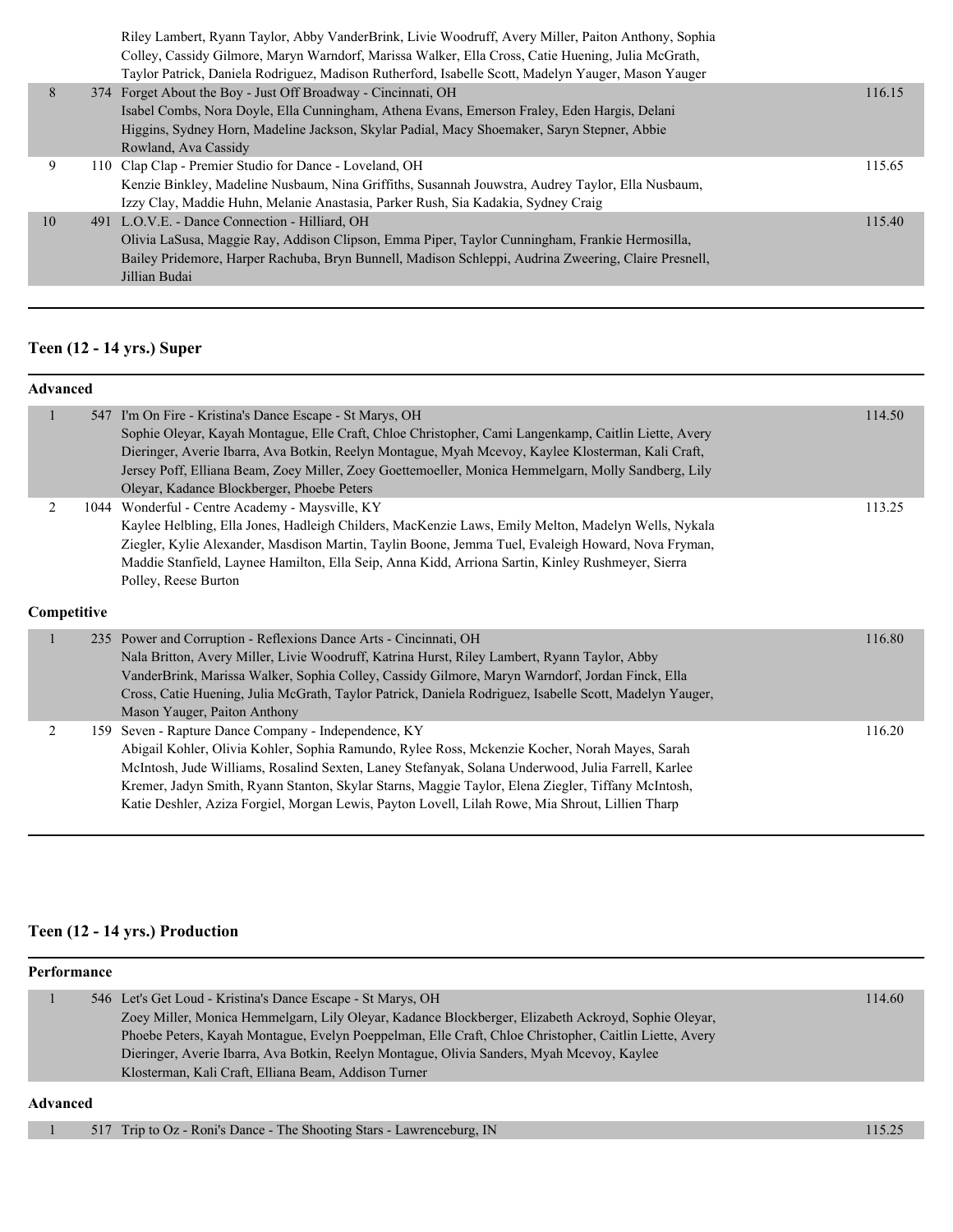|                | Alexis Gould, Ariana Shackelford, Annabella Longo, Baylee Buckhave, Caroline Ward, Gabriella<br>Gonzalez, Karley Clark, Maisley Bunger, Molly Turner, Stella Petty, Zoe Keil, Madison Terrill, Caly<br>Grogg, Lucy Conner, Kate Prifogle, Josie Prifogle, Hailey Riehle, Emma Hanson, Ella Saylor, Brooklyn<br>Schwarz, Ava Collier, Alyssa Riehle, Alys Grogg, Alahna Beinkemper, Tessa Hake                                                                                                                                                                                                                                                                                                |        |
|----------------|----------------------------------------------------------------------------------------------------------------------------------------------------------------------------------------------------------------------------------------------------------------------------------------------------------------------------------------------------------------------------------------------------------------------------------------------------------------------------------------------------------------------------------------------------------------------------------------------------------------------------------------------------------------------------------------------|--------|
| 2              | 284 MTV TRL - Live Gracefully Dance Studio - Xenia, OH<br>Adriana Alvarado Gonzalez, Khloe Richmond, Ava Shoemaker, Bristol Williamson, Zoey Violet, Devon<br>Bottorff, Macey Castle, Madalyn Merritt, Tinley Sharrett, Tenley Gossett, Madeline Johnston, Montana<br>Miller, Abigail Tuck, Madison Allen, Natalie Stewart, Alivia Banks, Stephanie Patterson, Lakelynd Kirby,<br>Avery Creech, Leah Hammond, Olivia Miller, Trinity Wiley, Sarah Scarborough, Bailey Law, Kaleigh<br>Welsh, Lillian Walch, Riley Evonick, Sidney Guyton, Treyshawn Hoskins, Adriana Nooks, Grace<br>Guy-Vela, Gabbi Wilson, Madelyn Bittner                                                                 | 115.00 |
| $\overline{3}$ | 123 Moulin Rouge - Traci Stone's Dance - Lexington, KY<br>Campbell Kenny, Reagan Hash, Stori Hall, Maddie Lester, Carrie Hayden, Claire Blandford, Delaney<br>Johnson, Catherine Pierce, Ella Cox, Ellie Jenkins, Kaya Berry, Ava Brockman, Angel Hatfield, Addison<br>Colyer, Harper Thornton, Caroline Thomas, Karagyn Lester, Elliot Finley, Eloise Colyer, Emily Backers,<br>Everly Tessandori, Holly Kate Hall, Madison Leddy, Ava Mullannix, Charlotte White, Claire Larmour,<br>Tinsley Casey, Avery Kennedy, Ava Fluharty, Makayla Pratt                                                                                                                                             | 114.75 |
| 4              | 730 Sweatin' to the 80's - Drake Dance Academy - New Albany, IN<br>Hadley Toliver, Hayden Hatfield, Lily Morales, Lorelei Case, Lucy Coffman, Norah Osborne, Sophia<br>Budd, Caroline Hammond, Karter Campbell, Caitlin Wheat, Chloe Eickholtz, Dahlia Lopez, Daici<br>Alexander, K Allen, Macayla Bricker, Amelia Allen, Averie Thornton, Cami Daniel, Elizabeth Leech,<br>Jenyth Wilcoxson, Layla McCormick                                                                                                                                                                                                                                                                                | 114.65 |
| 5 <sup>5</sup> | 266 UNDER THE BIG TOP - Charmion Performing Arts - Circleville, OH<br>Sofia Pantoja, Madison Bensonhaver, Katarina Stanley, Tabitha Skaggs, Cierra Johnson, Karina Pantoja,<br>Layla Kuhlwein, Kinsley Sever, Alysse Brock, Makhia Simpson, Reese Vance-Adams, Katelyn Arnett,<br>McKenna Hale, Allie Tiemeyer, Berlin Frank, Gabby BoCook, Joclyn Lane, Baileigh Carney, Bailey<br>Bensonhaver, Ava Dinsmore, Averey Rodgers, Aubrey Carney, Lily Parfitt, Layla Imler, Regan Williams,<br>Alison Springer, Vivian Hankins, Eliza Barnes, Olivia Johnson, Brooklyn Tiemeyer, Audrey Pickett,<br>Harper Shook, Chelsey Streitenberger, Evie Rose, Elize Thorp, Emma Roberts, Breisis Reatgui | 114.40 |
| Competitive    |                                                                                                                                                                                                                                                                                                                                                                                                                                                                                                                                                                                                                                                                                              |        |
| $\mathbf{1}$   | 113 What You Want - Premier Studio for Dance - Loveland, OH<br>Bella Kosht, Ember Ludlum, Evelyn Foley, Reese Elwer, Addison Foley, Eliana Jouwstra, Isabella Trego,                                                                                                                                                                                                                                                                                                                                                                                                                                                                                                                         | 117.20 |

Bella Kosht, Ember Ludlum, Evelyn Foley, Reese Elwer, Addison Foley, Eliana Jouwstra, Isabella Trego, Lila Ferreri, Stella Bronner, Susannah Jouwstra, Audrey Taylor, Chloe Krebs, Ella Nusbaum, Emma Rudnicki, Isabella Foley, Izzy Clay, Sia Kadakia, Sienna Maltz, Sydney Craig, Kenzie Binkley, Madeline Nusbaum, Nina Griffiths

#### **Senior (15 - 19 yrs.) Solo**

|   | <b>Performance</b> |                                                                                                     |       |
|---|--------------------|-----------------------------------------------------------------------------------------------------|-------|
| 1 | 871                | Essence of Smoke - Bing Yang Chinese Performing Arts Center - West Chester, OH<br>Katie Wang        | 86.75 |
| 2 | 893                | South of the Mountain - Bing Yang Chinese Performing Arts Center - West Chester, OH<br>Sophia Liu   | 86.50 |
| 3 |                    | 1010 Beauty of Silk - Bing Yang Chinese Performing Arts Center - West Chester, OH<br>Chloe Lu       | 86.40 |
| 4 |                    | 896 One World One Moment - Bing Yang Chinese Performing Arts Center - West Chester, OH<br>Julia Zhu | 85.90 |
| 5 |                    | 420 It's Always Been You - Miami Valley Dance Academy - Springboro, OH<br>Emma Pethel               | 85.50 |
| 6 | 993                | Survivor - Turning Pointe Dance Academy - Hamilton, OH<br>Estella Varner                            | 85.35 |
| 6 |                    | 1107 Je te Laisserai - Miami Valley Dance Academy -,<br><b>Ellette Marcum</b>                       | 85.35 |
| 7 |                    | 612 Greedy - Gallia - Meigs Performing Arts - Bidwell, OH<br>Lorena Kennedy                         | 85.30 |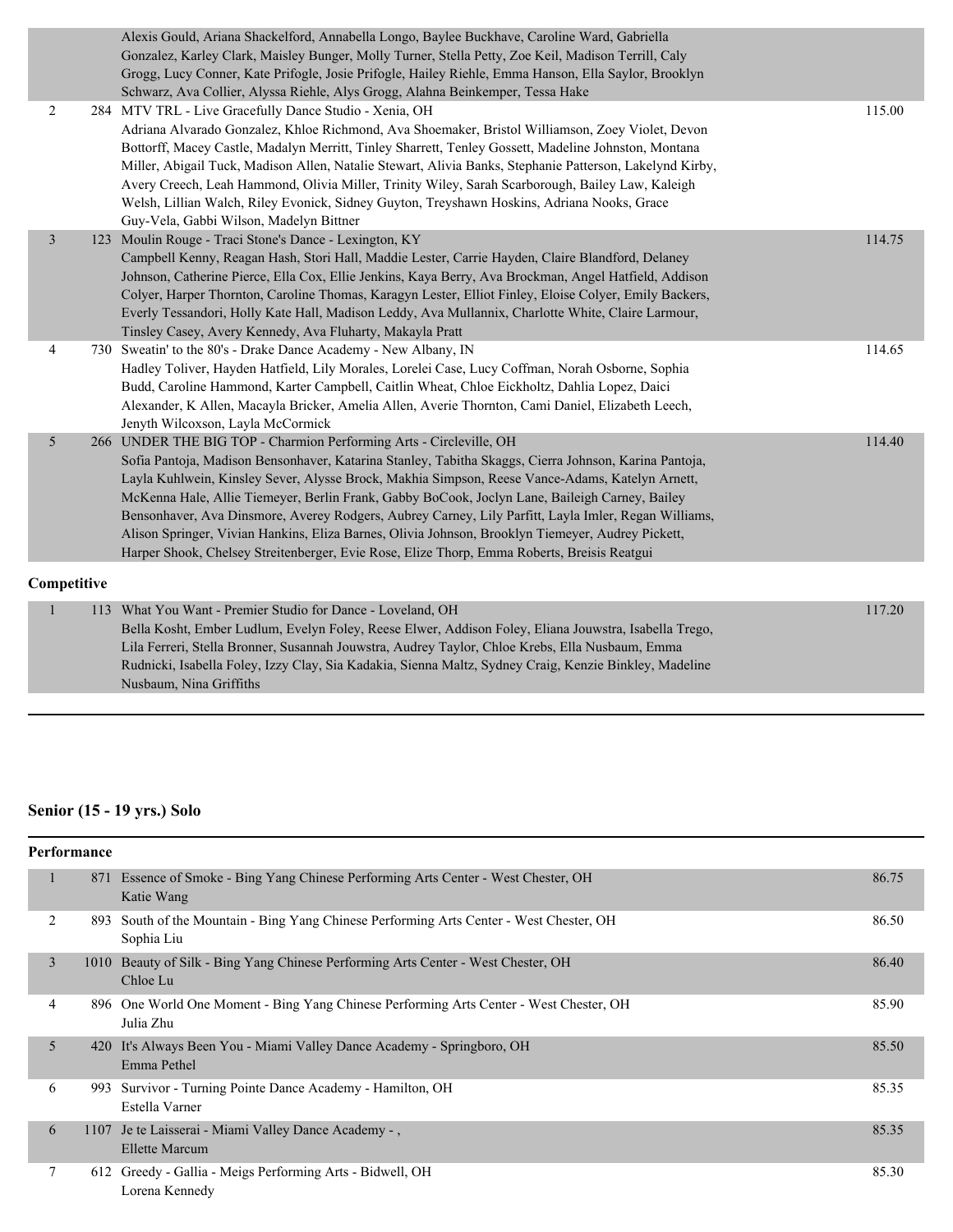| 8               | 87 Yonce Electric - Premier Studio for Dance - Loveland, OH<br>Leighla Byrd                                     | 85.05  |
|-----------------|-----------------------------------------------------------------------------------------------------------------|--------|
| 9               | 39 River - Premier Studio for Dance - Loveland, OH<br>Ali Frisby                                                | 84.50  |
| 10              | 331 Prisoner - Live Gracefully Dance Studio - Xenia, OH<br>Samantha Klinc                                       | 84.15  |
| 10              | 611 Dancing In The Sky - Gallia - Meigs Performing Arts - Bidwell, OH<br>Reba Williams                          | 84.15  |
| 10              | 625 Thy Will - Gallia - Meigs Performing Arts - Bidwell, OH<br>Kennedy Fellure                                  | 84.15  |
| <b>Advanced</b> |                                                                                                                 |        |
| 1               | 943 River Deep, Mountain High - Cincy Dance Studio, LLC - Cincinnati, OH<br>Ella Schulte                        | 87.05  |
| 2               | 141 I Love You - Traci Stone's Dance - Lexington, KY<br>Carrie Hayden                                           | 86.70  |
| 3               | 551 Creep - Traci Stone's Dance - Lexington, KY<br>Avery Kennedy                                                | 86.55  |
| 3               | 882 Tranquil Moonlight - Bing Yang Chinese Performing Arts Center - West Chester, OH<br>Ellen Zhang             | 86.55  |
| $\overline{4}$  | 747 Dangerous - Drake Dance Academy - New Albany, IN<br>Averie Thornton                                         | 86.50  |
| 5               | 526 Free Brittney - Roni's Dance - The Shooting Stars - Lawrenceburg, IN<br>Caly Grogg                          | 86.45  |
| 6               | 944 The Light That Never Fails - Cincy Dance Studio, LLC - Cincinnati, OH<br>Mattie Waltz                       | 86.40  |
| 7               | 351 Never Be Forgotten - Fit 4 Kidz - Milford, OH<br>Natalie Roth                                               | 86.35  |
| 7               | 892 Gazing at the Clouds - Bing Yang Chinese Performing Arts Center - West Chester, OH<br>Eileen Fan            | 86.35  |
| 8               | 350 Fly - Fit 4 Kidz - Milford, OH<br><b>Taylor Bolin</b>                                                       | 86.30  |
| 9               | 157 Dirty Diana - Traci Stone's Dance - Lexington, KY<br>Reagan Hash                                            | 86.25  |
| 9               | 531 Uphill Battle - Roni's Dance - The Shooting Stars - Lawrenceburg, IN<br>Zoe Keil                            | 86.25  |
| 9               | 910 Story of the Flower Adornment - Bing Yang Chinese Performing Arts Center - West Chester, OH<br>Sophia Y Liu | 86.25  |
| 10              | 660 Valerie - Reflexions Dance Arts - Cincinnati, OH<br>Julia McGrath                                           | 86.10  |
| 10              | 753 Love in the Dark - In the Spotlight School of Creative Dance - Charleston, WV<br>Abby Cox                   | 86.10  |
| Competitive     |                                                                                                                 |        |
| $\mathbf{1}$    | 388 I will always love you - Just Off Broadway - Cincinnati, OH<br>Karley Burdick                               | 118.20 |
| $\mathcal{D}$   | 307 The Mad Lover - Just Off Broadway - Cincinnati, OH                                                          | 117.00 |

|   | 397 The Mad Lover - Just Off Broadway - Cincinnati, OH<br>Braylan Enscoe        | 117.90 |
|---|---------------------------------------------------------------------------------|--------|
|   | 390 Arctic Elegy - Just Off Broadway - Cincinnati, OH<br>Ava Cassidy            | 117.50 |
| 4 | 177 Sophisticated - Rapture Dance Company - Independence, KY<br>Ava Bleser      | 117.10 |
|   | 471 If You Want Love - Dance Connection - Hilliard, OH<br>Carlie Porter         | 116.95 |
| 6 | 832 Forgotten Elegance - Just Off Broadway - Cincinnati, OH<br>Isabella Shearer | 116.90 |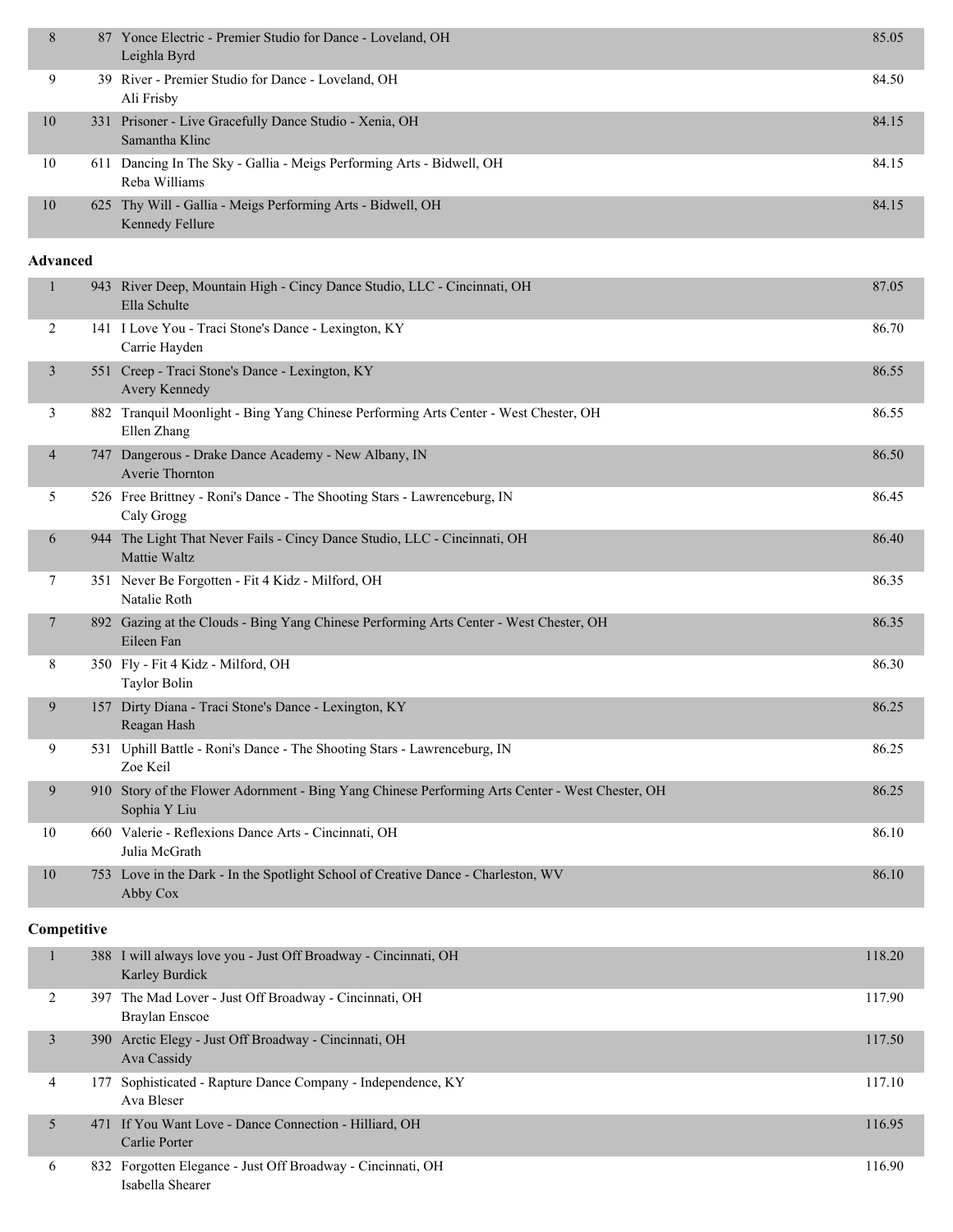| 7  | 465 Use Me - Dance Connection - Hilliard, OH<br><b>Madison Bozarth</b>            | 116.85 |
|----|-----------------------------------------------------------------------------------|--------|
| 8  | 394 He's A Dream - Just Off Broadway - Cincinnati, OH<br>Tabbi Courts             | 116.70 |
| 9  | 392 Said the Spider - Just Off Broadway - Cincinnati, OH<br>Piper Conner          | 116.55 |
| 9. | 658 I Dreamed a Dream - Reflexions Dance Arts - Cincinnati, OH<br>Cassidy Gilmore | 116.55 |
| 10 | 399 Once I Was Loved - Just Off Broadway - Cincinnati, OH<br>Josie Flanigan       | 116.40 |
| 10 | 850 This Town - Just Off Broadway - Cincinnati, OH<br>Ciaran Sapelli              | 116.40 |
| 10 | 861 Where's My Love - Just Off Broadway - Cincinnati, OH<br>Kylia Shearer         | 116.40 |

# **Senior (15 - 19 yrs.) Duet/Trio**

|                 | Performance |                                                                                                                    |        |
|-----------------|-------------|--------------------------------------------------------------------------------------------------------------------|--------|
| 1               |             | 997 Million Reasons - Turning Pointe Dance Academy - Hamilton, OH<br>Malia Faulkner, Abbey Gessner, Estella Varner | 112.65 |
| 1               |             | 999 Get Ready - Turning Pointe Dance Academy - Hamilton, OH<br>Malia Faulkner, Abbey Gessner, Estella Varner       | 112.65 |
| $\overline{2}$  |             | 998 Toxic - Turning Pointe Dance Academy - Hamilton, OH<br>Malia Faulkner, Abbey Gessner, Estella Varner           | 112.55 |
| 3               |             | 940 THE OTHER SIDE - Charmion Performing Arts - Circleville, OH<br>Tabitha Skaggs, Cierra Johnson                  | 112.20 |
| 4               |             | 915 Diamonds - Saint Albans High School Dance Company - St. Albans, WV<br>Sarah Fleck, Seth Fitzwater              | 111.80 |
| <b>Advanced</b> |             |                                                                                                                    |        |
| 1               |             | 354 Fabulous Baby - Fit 4 Kidz - Milford, OH<br>Rachel Bacher, Natalie Roth, Taylor Bolin                          | 86.75  |
| 2               |             | 143 Black and Gold - Traci Stone's Dance - Lexington, KY<br>Carrie Hayden, Avery Kennedy                           | 86.35  |
| 3               |             | 171 No Matter - Rapture Dance Company - Independence, KY<br>Jude Williams, Skylar Starns, Elena Ziegler            | 86.25  |
| 3               |             | 754 As the World Caves In - In the Spotlight School of Creative Dance - Charleston, WV<br>Abby Cox, Piper Cole     | 86.25  |
| $\overline{4}$  |             | 1029 Lost Without You - Roni's Dance - The Shooting Stars - Lawrenceburg, IN<br>Zoe Keil, Madison Terrill          | 86.10  |
| 5               |             | 431 Paradise - Miami Valley Dance Academy - Springboro, OH<br>Allie Fries, Mikayla Stacy, Morgan Pacifico          | 85.85  |
| 6               |             | 287 Instead - Live Gracefully Dance Studio - Xenia, OH<br>Samantha Klinc, Treyshawn Hoskins                        | 85.75  |
| 7               |             | 430 Kill The Lights - Miami Valley Dance Academy - Springboro, OH<br>Allie Fries, Mikayla Stacy, Morgan Pacifico   | 85.50  |
| 8               |             | 607 Loathing - Masters Performing Arts Center - Franklin, OH<br>Sydney Korpusik, Olivia Darmanie                   | 85.45  |
| 9               |             | 990 Americano - Traci Stone's Dance - Lexington, KY<br>Reagan Hash, Claire Larmour                                 | 85.40  |
| 10              |             | 498 Down - Dance Connection - Hilliard, OH<br>Kiara Amador, Kylie Ray                                              | 84.75  |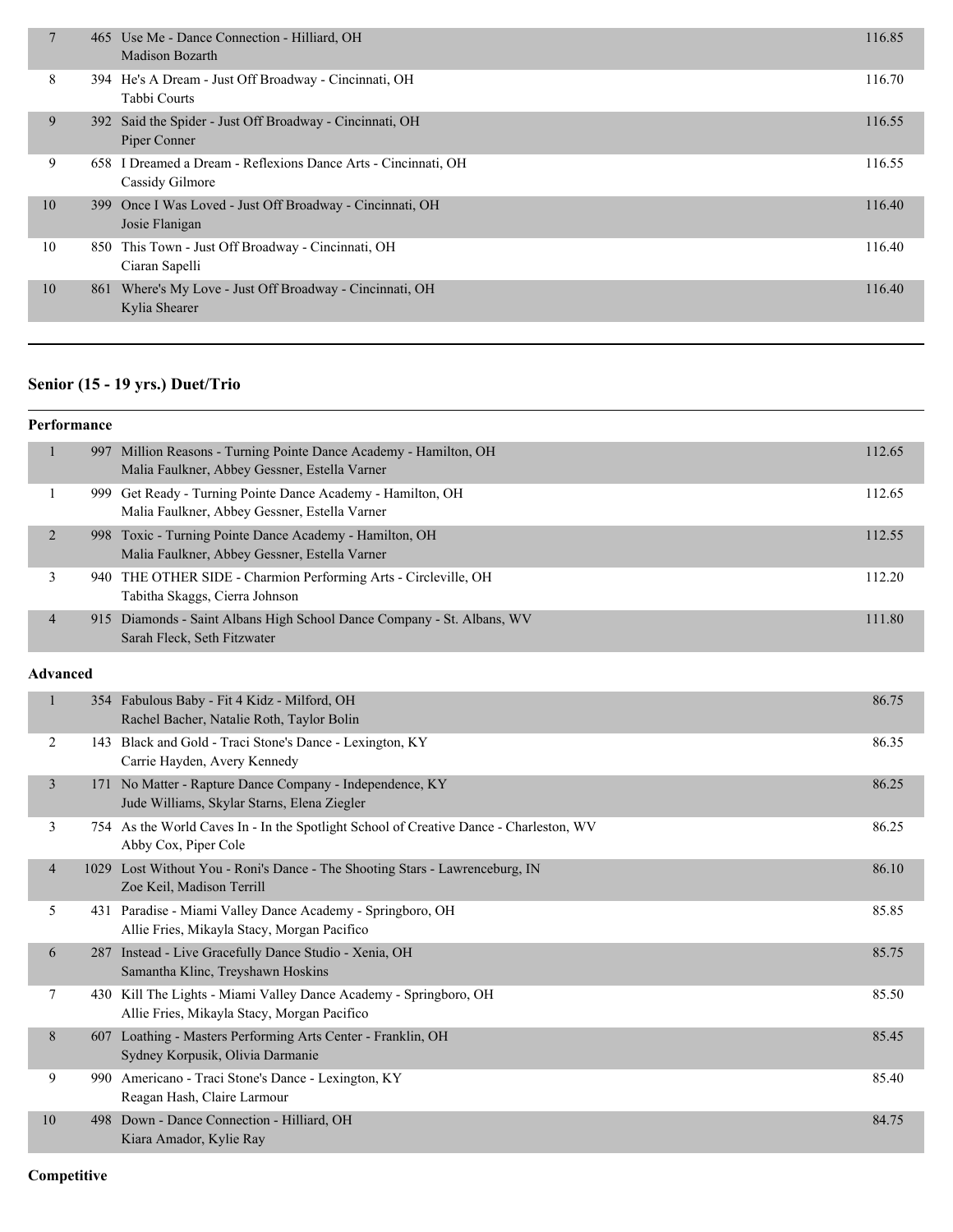| $\mathbf{1}$   |    | 174 Running Through the Shadows - Rapture Dance Company - Independence, KY<br>Jadyn Smith, Maggie Taylor, Laney Stefanyak | 87.95 |
|----------------|----|---------------------------------------------------------------------------------------------------------------------------|-------|
| -1             |    | 858 Spirit and Decline - Just Off Broadway - Cincinnati, OH<br>Ava Cassidy, Braylan Enscoe                                | 87.95 |
| 2              |    | 1061 I'm Going Away Smiling - Just Off Broadway - Cincinnati, OH<br>Kylia Shearer, Isabella Shearer                       | 87.45 |
| 3              |    | 457 Latch - Dance Connection - Hilliard, OH<br>Michaeli Stahl, Madison Bozarth, Carlie Porter                             | 87.35 |
| $\overline{4}$ |    | 195 Redemption - Rapture Dance Company - Independence, KY<br>Tiffany McIntosh, Laney Stefanyak                            | 87.05 |
| 5              |    | 583 Diamonds - Cincinnati Hills Christian Academy - Cincinnati, OH<br>Uma Georgeton, Alexis Achterberg                    | 86.70 |
| 6              |    | 173 Would I Still Have You? - Rapture Dance Company - Independence, KY<br>Katie Deshler, Julia Farrell, Solana Underwood  | 86.60 |
| 7              |    | 478 Violent Crimes - Dance Connection - Hilliard, OH<br>Madison Bozarth, Carlie Porter, Michaeli Stahl                    | 86.55 |
| 8              | 51 | The Last Dance - Premier Studio for Dance - Loveland, OH<br>Kenzie Binkley, Madeline Nusbaum                              | 86.15 |
| 9              |    | 53 Move It - Premier Studio for Dance - Loveland, OH<br>Parker Rush, Sydney Craig, Kenzie Binkley                         | 86.10 |
| 10             | 79 | The Other Side - Premier Studio for Dance - Loveland, OH<br>Audrey Taylor, Chloe Krebs                                    | 85.60 |
| 10             |    | 437 Never Will Part - Miami Valley Dance Academy - Springboro, OH<br>Hannah Pauley, Betsy Coy                             | 85.60 |
|                |    |                                                                                                                           |       |

#### **Senior (15 - 19 yrs.) Small**

| Performance     |                                                                                                                                                                                                                 |        |
|-----------------|-----------------------------------------------------------------------------------------------------------------------------------------------------------------------------------------------------------------|--------|
| $\mathbf{1}$    | 616 Something Wild - Gallia - Meigs Performing Arts - Bidwell, OH<br>Halle Lewis, Erin McKibben, Emmah McClure, Lorena Kennedy, Kennedy Fellure, Hallie Kearns, Reba<br>Williams                                | 114.40 |
| $\overline{c}$  | 615 Check It Out - Gallia - Meigs Performing Arts - Bidwell, OH<br>Autumn Brumfield, Halle Lewis, Erin McKibben, Emmah McClure, Lorena Kennedy, Kennedy Fellure,<br>Hallie Kearns, Reba Williams, Marissa Allen | 114.15 |
| 3               | 618 Game On - Gallia - Meigs Performing Arts - Bidwell, OH<br>Halle Lewis, Erin McKibben, Emmah McClure, Lorena Kennedy, Kennedy Fellure, Hallie Kearns, Reba<br>Williams                                       | 113.95 |
| 4               | 621 Overture For Art - Gallia - Meigs Performing Arts - Bidwell, OH<br>Halle Lewis, Erin McKibben, Hallie Kearns, Lorena Kennedy                                                                                | 113.20 |
| <b>Advanced</b> |                                                                                                                                                                                                                 |        |
| $\mathbf{1}$    | 128 Eleanor Rigby - Traci Stone's Dance - Lexington, KY<br>Maddie Lester, Claire Larmour, Claire Blandford, Catherine Pierce, Carrie Hayden, Kaya Berry, Avery<br>Kennedy                                       | 116.35 |
| 2               | 129 State Lines - Traci Stone's Dance - Lexington, KY<br>Carrie Hayden, Reagan Hash, Kaya Berry, Campbell Kenny, Avery Kennedy                                                                                  | 115.60 |
| $\overline{2}$  | 591 Pirates - Masters Performing Arts Center - Franklin, OH<br>Olivia Simpson, Brooke Burns, Katie Moster, Reegan Enix, Sydney Korpusik, Caitlyn Leonard, Ella<br>Riddiough, Olivia Darmanie                    | 115.60 |
| 3               | 489 Eleanor Rigby - Dance Connection - Hilliard, OH<br>Aubrey Algaier, Kiara Amador, Malia Appulese, Mallory Budai, Lily Friend, Sohni Kothari, Devyn<br>O'Bannon                                               | 115.55 |
| $\overline{4}$  | 131 Fast - Traci Stone's Dance - Lexington, KY<br>Reagan Hash, Madison Leddy, Maddie Lester, Caroline Thomas, Ella Cox, Campbell Kenny, Makayla<br>Pratt                                                        | 115.30 |
| 5               | 126 I Feel Good - Traci Stone's Dance - Lexington, KY                                                                                                                                                           | 115.20 |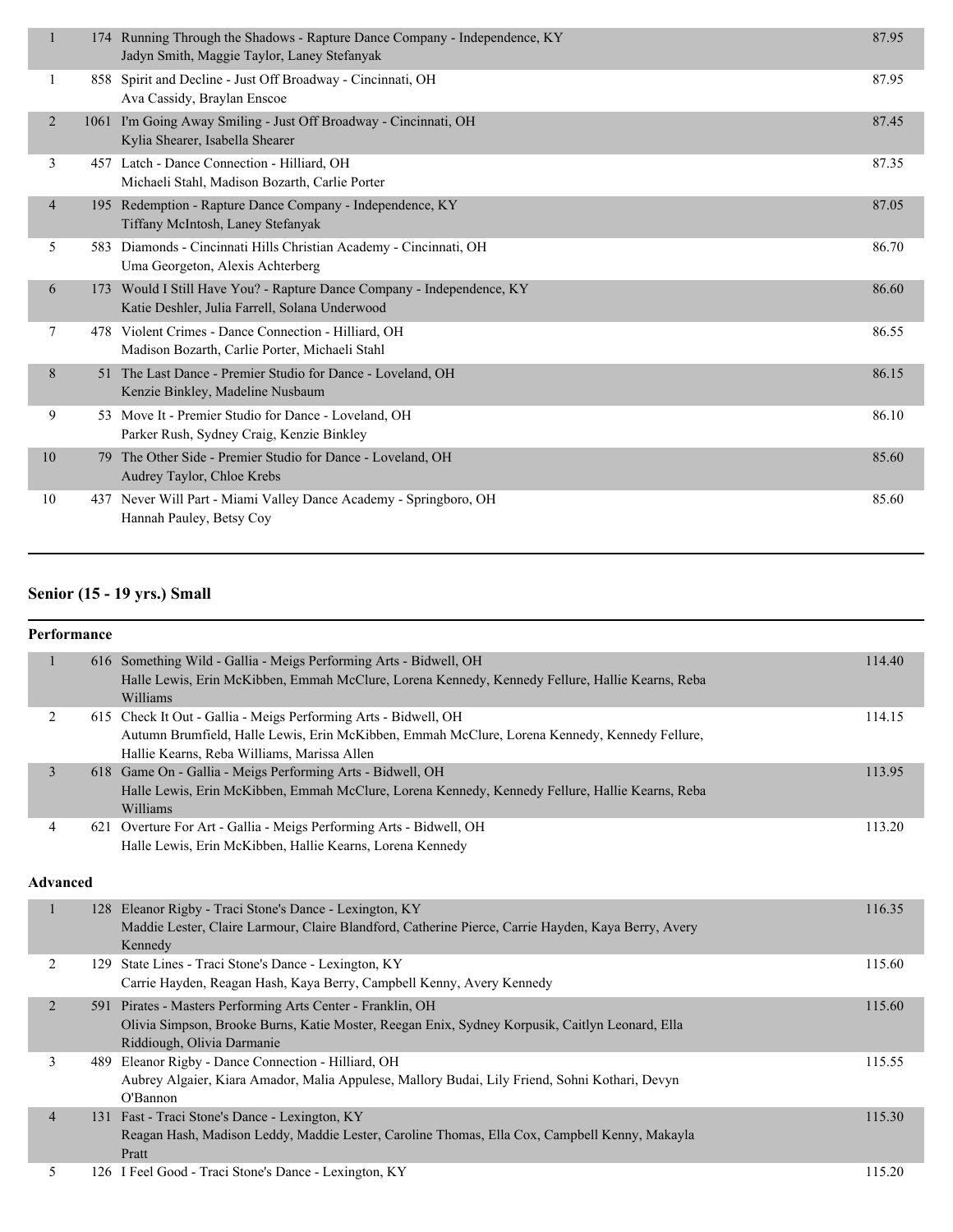Maddie Lester, Carrie Hayden, Caroline Thomas, Reagan Hash, Kaya Berry, Ella Cox, Campbell Kenny, Avery Kennedy

|    | 111111                                                                                                                                                                            |        |
|----|-----------------------------------------------------------------------------------------------------------------------------------------------------------------------------------|--------|
| 6  | 302 Unsteady - Live Gracefully Dance Studio - Xenia, OH<br>Trinity Wiley, Maggie Holmes, Treyshawn Hoskins, Grace Guy-Vela, Gabbi Wilson, Haylie Duminske                         | 115.10 |
|    | 305 Gangstas Paradise - Live Gracefully Dance Studio - Xenia, OH<br>Avery Creech, Alivia Banks, Macey Castle, Sarah Scarborough, Stephanie Patterson, Madelyn Bittner             | 115.05 |
| 8  | 411 Leave A Light On - Miami Valley Dance Academy - Springboro, OH<br>Allie Fries, Ellette Marcum, Elyana Heraldsen, Emma Pethel, Mikayla Stacy, Morgan Pacifico                  | 115.00 |
| 9  | 132 Let It All Go - Traci Stone's Dance - Lexington, KY<br>Stori Hall, Ella Cox, Ellie Jenkins, Ava Fluharty                                                                      | 114.85 |
| 9  | 295 I Dont Speak German - Live Gracefully Dance Studio - Xenia, OH<br>Stephanie Patterson, Macey Castle, Grace Guy-Vela, Madelyn Bittner, Haylie Duminske                         | 114.85 |
| 10 | 303 Fallout - Live Gracefully Dance Studio - Xenia, OH<br>Alivia Banks, Stephanie Patterson, Macey Castle, Avery Creech, Sarah Scarborough, Madelyn Bittner,<br>Treyshawn Hoskins | 114.80 |

#### **Competitive**

| $\mathbf{1}$            | 383 Closure - Just Off Broadway - Cincinnati, OH<br>Trista Mullenix, Mikaela White, Kylia Shearer, Karley Burdick, Braylan Enscoe, Ava Cassidy, Tabbi<br>Courts, Piper Conner, Isabella Shearer | 118.20 |
|-------------------------|-------------------------------------------------------------------------------------------------------------------------------------------------------------------------------------------------|--------|
|                         |                                                                                                                                                                                                 |        |
| $\overline{c}$          | 380 Green - Just Off Broadway - Cincinnati, OH                                                                                                                                                  | 117.65 |
|                         | Trista Mullenix, Kylia Shearer, Kyleigh Sandker, Karley Burdick, Josie Flanigan, Jenna Villar, Braylan                                                                                          |        |
|                         | Enscoe, Ava Cassidy, Piper Conner                                                                                                                                                               |        |
| $\overline{\mathbf{3}}$ | 382 El Tango De Roxanne - Just Off Broadway - Cincinnati, OH                                                                                                                                    | 117.55 |
|                         | Trista Mullenix, Riley Gerwel, Mikaela White, Kylia Shearer, Karley Burdick, Josie Flanigan, Jenna                                                                                              |        |
|                         | Villar, Braylan Enscoe, Isabella Shearer                                                                                                                                                        |        |
| 4                       | 220 Poison - Mpower Dance Company - Hamilton, OH                                                                                                                                                | 117.15 |
|                         | Mia Hinkle, Makenzie Kelly, Makayla Bolser, Lucy Mullenix, Josie Clay, Gracelyn Eberwine, Emma                                                                                                  |        |
|                         | Schroer, Payton Hansel                                                                                                                                                                          |        |
| 5                       | 480 Bills, Bills, Bills - Dance Connection - Hilliard, OH                                                                                                                                       | 116.85 |
|                         | Hila Burnham, Abby Starr, Carlie Porter, Reagan Fullenkamp, Madison Bozarth, Michaeli Stahl                                                                                                     |        |
|                         |                                                                                                                                                                                                 |        |
| 6                       | 500 I Will Wait - Dance Connection - Hilliard, OH                                                                                                                                               | 116.65 |
|                         | Abby Starr, Hila Burnham, Maggie Ray, Reagan Fullenkamp, Carlie Porter, Katie Caleodis, Madison                                                                                                 |        |
|                         | Bozarth, Michaeli Stahl                                                                                                                                                                         |        |
| $\overline{7}$          | 161 Without You - Rapture Dance Company - Independence, KY                                                                                                                                      | 116.60 |
|                         | Katie Deshler, Ava Bleser, Abigail Kohler, Olivia Kohler, Laney Stefanyak, Julia Farrell, Tiffany                                                                                               |        |
|                         | McIntosh                                                                                                                                                                                        |        |
| 8                       | 112 Jet Set - Premier Studio for Dance - Loveland, OH                                                                                                                                           | 116.55 |
|                         | Melanie Anastasia, Parker Rush, Sydney Craig, Kenzie Binkley, Madeline Nusbaum, Nina Griffiths                                                                                                  |        |
| $8\phantom{.}$          | 162 Down In Mexico - Rapture Dance Company - Independence, KY                                                                                                                                   | 116.55 |
|                         |                                                                                                                                                                                                 |        |
|                         | Ava Bleser, Abigail Kohler, Olivia Kohler, Laney Stefanyak, Katie Deshler, Tiffany McIntosh                                                                                                     |        |
| $8\,$                   | 378 Billie Jean - Just Off Broadway - Cincinnati, OH                                                                                                                                            | 116.55 |
|                         | Trista Mullenix, Piper Conner, Isabella Galea, Hannah Herbert, Ciaran Sapelli                                                                                                                   |        |
| 9                       | 164 Betty Jane - Rapture Dance Company - Independence, KY                                                                                                                                       | 116.45 |
|                         | Tiffany McIntosh, Ava Bleser, Abigail Kohler, Julia Farrell, Laney Stefanyak, Katie Deshler                                                                                                     |        |
|                         |                                                                                                                                                                                                 |        |
| 9                       | 218 Recovery - Mpower Dance Company - Hamilton, OH                                                                                                                                              | 116.45 |
|                         | Mia Hinkle, Makenzie Kelly, Lucy Mullenix, Keira Ming, Josie Clay, Jaiden Polly, Gracelyn Eberwine,                                                                                             |        |
|                         | Abby Ireland                                                                                                                                                                                    |        |
| 9                       | 481 Pull You Down - Dance Connection - Hilliard, OH                                                                                                                                             | 116.45 |
|                         | Madison Bozarth, Katie Caleodis, Mara Ciriaco, Carlie Porter, Malaina Powell, Michaeli Stahl                                                                                                    |        |
| 10                      | 559 People Help the People - Cincinnati Hills Christian Academy - Cincinnati, OH                                                                                                                | 116.40 |
|                         | Brooklyn Tapp, Caroline Blair, Uma Georgeton, Alexis Achterberg                                                                                                                                 |        |
|                         |                                                                                                                                                                                                 |        |

#### **Senior (15 - 19 yrs.) Large**

**Advanced**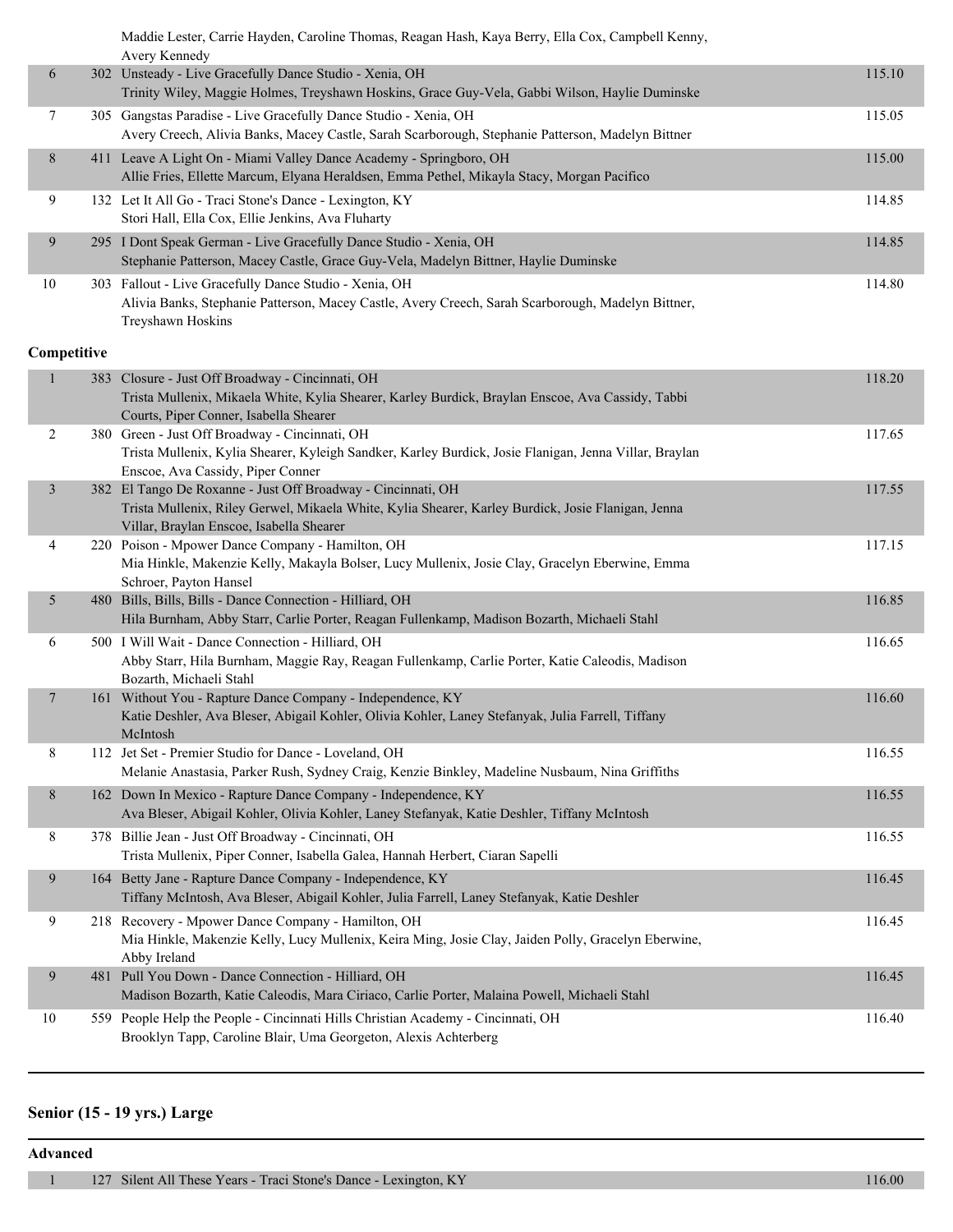|                          | Charlotte White, Delaney Johnson, Catherine Pierce, Ella Cox, Ellie Jenkins, Caroline Thomas, Ava<br>Fluharty, Madison Leddy, Makayla Pratt, Claire Blandford                            |        |
|--------------------------|------------------------------------------------------------------------------------------------------------------------------------------------------------------------------------------|--------|
| $\overline{c}$           | 345 Fill My Heart - Fit 4 Kidz - Milford, OH                                                                                                                                             | 115.95 |
|                          | Molly Fisher, Evelyn Iles, Alaina Kellerman, Sydney Kerby, Chloe Lewis, Stacey Underwood, Karlyn<br>Wettengel, Taylor Bolin, Ashley Connor, Natalie Roth, Isabel Strasser                |        |
| $\mathfrak{Z}$           | 346 Barn Dance - Fit 4 Kidz - Milford, OH                                                                                                                                                | 115.70 |
|                          | Rachel Bacher, Taylor Bolin, Ashley Connor, Evelyn Iles, Sydney Kerby, Chloe Lewis, Natalie Roth,                                                                                        |        |
|                          | Isabel Strasser, Sarah Sullivan, Stacey Underwood, Cooper Vandergriff, Karlyn Wettengel                                                                                                  |        |
| 4                        | 550 Beggin - Kristina's Dance Escape - St Marys, OH                                                                                                                                      | 115.60 |
|                          | Zoey Miller, Zoey Goettemoeller, Molly Sandberg, Lily Oleyar, Kadance Blockberger, Abigail                                                                                               |        |
|                          | Schwieterman, Sophie Oleyar, Elle Craft, Cami Langenkamp, Ava Botkin, Elizabeth Ackroyd                                                                                                  |        |
| 5                        | 124 Heavy In Your Arms - Traci Stone's Dance - Lexington, KY                                                                                                                             | 115.45 |
|                          | Maddie Lester, Carrie Hayden, Claire Blandford, Delaney Johnson, Campbell Kenny, Avery Kennedy,                                                                                          |        |
|                          | Ava Fluharty, Madison Leddy, Ava Mullannix, Charlotte White, Claire Larmour, Catherine Pierce, Ella                                                                                      |        |
|                          | Cox, Ellie Jenkins, Kaya Berry, Caroline Thomas, Makayla Pratt, Reagan Hash                                                                                                              |        |
| 6                        | 301 Dem Beats - Live Gracefully Dance Studio - Xenia, OH                                                                                                                                 | 115.40 |
|                          | Bailey Law, Adriana Nooks, Leah Hammond, Trinity Wiley, Macey Castle, Haylie Duminske, Grace                                                                                             |        |
|                          | Guy-Vela, Gabbi Wilson, Avery Creech, Alivia Banks, Madelyn Bittner, Treyshawn Hoskins, Stephanie                                                                                        |        |
|                          | Patterson, Sidney Guyton, Sarah Scarborough                                                                                                                                              |        |
| $\overline{7}$           | 297 Step Up - Live Gracefully Dance Studio - Xenia, OH                                                                                                                                   | 115.25 |
|                          | Trinity Wiley, Bailey Law, Adriana Nooks, Leah Hammond, Macey Castle, Haylie Duminske, Grace                                                                                             |        |
|                          | Guy-Vela, Gabbi Wilson, Avery Creech, Alivia Banks, Madelyn Bittner, Treyshawn Hoskins, Stephanie<br>Patterson, Sidney Guyton                                                            |        |
| 8                        | 300 I'm Coming Home - Live Gracefully Dance Studio - Xenia, OH                                                                                                                           | 115.10 |
|                          | Bailey Law, Adriana Nooks, Leah Hammond, Trinity Wiley, Alivia Banks, Macey Castle, Haylie                                                                                               |        |
|                          | Duminske, Grace Guy-Vela, Gabbi Wilson, Madelyn Bittner, Treyshawn Hoskins, Stephanie Patterson,                                                                                         |        |
|                          | Sidney Guyton, Sarah Scarborough                                                                                                                                                         |        |
| 9                        | 549 Jekyll and Hyde - Kristina's Dance Escape - St Marys, OH                                                                                                                             | 114.60 |
|                          | Zoey Miller, Zoey Goettemoeller, Molly Sandberg, Lily Oleyar, Kadance Blockberger, Elizabeth                                                                                             |        |
|                          | Ackroyd, Abigail Schwieterman, Sophie Oleyar, Elle Craft, Cami Langenkamp, Ava Botkin                                                                                                    |        |
| 10                       | 870 Bring Em Out - St. Albans Studio of Dance - Saint Albans, WV                                                                                                                         | 114.35 |
|                          | Catelynn Kidd, Brooklyn Insco, Holland Mathews, Layla Lewis, Danika Quinn, Lilly Hall, Taylor Young,                                                                                     |        |
|                          | Amira Anderson, Emma Womack, Katie Walker                                                                                                                                                |        |
| Competitive              |                                                                                                                                                                                          |        |
| $\mathbf{1}$             | 334 Fearless - Fit 4 Kidz - Milford, OH                                                                                                                                                  | 118.15 |
|                          | Ashley Connor, Evelyn Iles, Karlyn Wettengel, Chloe Lewis, Isabel Strasser, Molly Fisher, Natalie Roth,                                                                                  |        |
|                          | Rachel Bacher, Sarah Sullivan, Stacey Underwood, Sydney Kerby, Taylor Bolin, Alaina Kellerman,                                                                                           |        |
|                          | Cooper Vandergriff, Sophie Vandergriff, Maria Shade                                                                                                                                      |        |
| 1                        | 381 Passing Through Daylight - Just Off Broadway - Cincinnati, OH                                                                                                                        | 118.15 |
|                          | Trista Mullenix, Karley Burdick, Ava Cassidy, Tabbi Courts, Braylan Enscoe, Josie Flanigan, Riley                                                                                        |        |
|                          | Gerwel, Kylia Shearer, Jenna Villar, Mikaela White                                                                                                                                       |        |
| $\overline{2}$           | 385 3 Minutes - Just Off Broadway - Cincinnati, OH                                                                                                                                       | 117.75 |
|                          | Trista Mullenix, Riley Neugebauer, Karley Burdick, Ava Cassidy, Piper Conner, Tabbi Courts, Sydney                                                                                       |        |
|                          | Dodds, Braylan Enscoe, Josie Flanigan, Emerson Fraley, Isabella Galea, Hannah Herbert, Isabella<br>Shearer, Kylia Shearer, Monroe Sulllivan, Ciaran Sapelli, Jenna Villar, Mikaela White |        |
| 3                        | 384 Hot Knife - Just Off Broadway - Cincinnati, OH                                                                                                                                       | 117.50 |
|                          | Trista Mullenix, Karley Burdick, Ava Cassidy, Piper Conner, Tabbi Courts, Sydney Dodds, Braylan                                                                                          |        |
|                          | Enscoe, Josie Flanigan, Isabella Galea, Hannah Herbert, Isabella Shearer, Kylia Shearer, Jenna Villar,                                                                                   |        |
|                          | Mikaela White, Riley Gerwel                                                                                                                                                              |        |
| $\overline{\mathcal{A}}$ | 203 Leave The Light On - Mpower Dance Company - Hamilton, OH                                                                                                                             | 116.95 |
|                          | Mia Hinkle, Makenzie Kelly, Makayla Bolser, Lucy Mullenix, Keira Ming, Jaiden Polly, Gracelyn                                                                                            |        |
|                          | Eberwine, Emily Oplinger, Abby Ireland, Joie Mullins                                                                                                                                     |        |
| 5                        | 482 Happy - Dance Connection - Hilliard, OH                                                                                                                                              | 116.65 |
|                          | Kiara Amador, Malia Appulese, Madison Bozarth, Hila Burnham, Molly Caito, Katie Caleodis, Mara                                                                                           |        |
|                          | Ciriaco, Addison Clipson, Reagan Fullenkamp, Frankie Hermosilla, Carlie Porter, Malaina Powell                                                                                           |        |
| 6                        | 165 In Too Deep - Rapture Dance Company - Independence, KY                                                                                                                               | 116.05 |
|                          | Rylee Ross, Jude Williams, Julia Farrell, Jadyn Smith, Skylar Starns, Maggie Taylor, Elena Ziegler,                                                                                      |        |
| 7                        | Solana Underwood, Katie Deshler, Aziza Forgiel<br>568 Drop - Cincinnati Hills Christian Academy - Cincinnati, OH                                                                         | 115.40 |
|                          | Brooklyn Tapp, Caroline Blair, Claire Fancett, Isabelle Ballish, Laila Beckes, Lillian Beckes, Lorena                                                                                    |        |
|                          | Schardong, Uma Georgeton, Alexis Achterberg, Abigail Fancett                                                                                                                             |        |
|                          |                                                                                                                                                                                          |        |